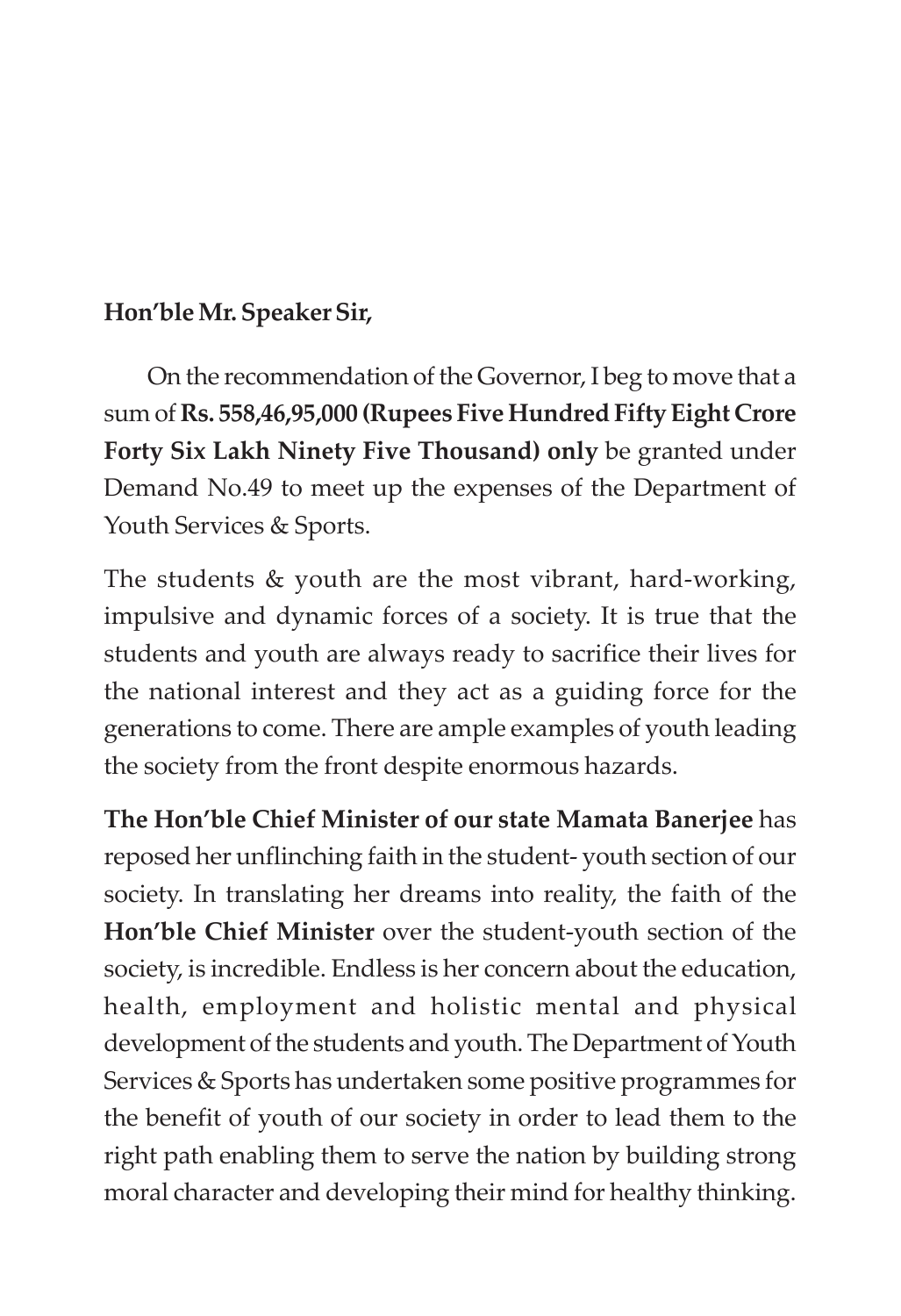Apart from this, some vocational and other training means will further add to their character and personality building trait.

On the other hand, sports remains a central ingredient in driving the agenda of National Unity. This is achieved through creation of opportunities for social interaction, participation, talent identification, skill development and creation and development of sports infrastructure. Sports are the tried and tested tool that restores a sense of balance, hope and unity in all our communities. Similarly, Development and Promotion of Sports throughout the State of West Bengal is the main focus of the Department of Youth Services & Sports in order to achieve this primary objective and rank the top in the Indian sports arena. The Department of Youth Services & Sports has taken up a number of initiatives for improving the sports infrastructure within the state besides providing financial support and other logistic help in organizing sports competitions. It is pertinent to mention that in various fields such as Athletics, Kabaddi, Kho-Kho, Volleyball, Cricket, Archery, Swimming, Gymnastics and Football etc. sports persons from the state have excelled time and again. It is felt that there are a number of hidden sports talents in the state, who, if provided with opportunity and infrastructure, can excel in their respective field and can add further feather to the glory of the State of West Bengal.

The Role of the Government is extremely important in providing participation, opportunities to the youth of the state for overall development of the sports and to achieve the excellence. The Department of Youth Services & Sports has identified certain disciplines, where residential/non-residential academies have already been started and more are lying in the pipe-line to identify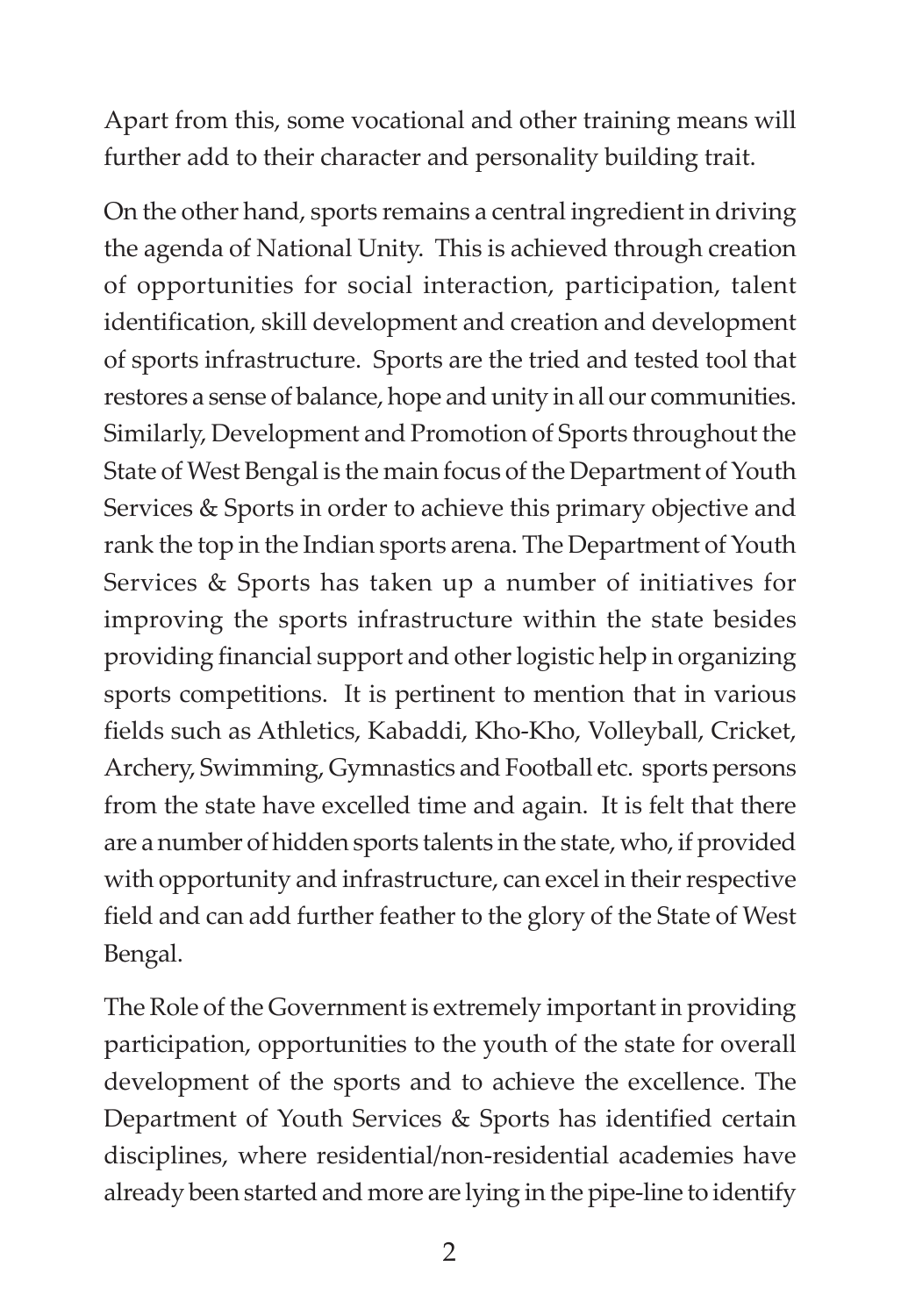and groom hidden sports talents across the state in these disciplines. In this context various clubs and sports associations also play a pivotal role towards identifying the young talents who can be amply trained to participate in biggest events at State/ National/International levels and can bring success and glory for the State.

Now, I would like to place before the Hon'ble members of this house the details of the major programmes taken up by the Department of Youth Services & Sports for the overall development of the student-youth community and the sports sector as well.

## **New Initiative**

**As directed by the Hon'ble Chief Minister Mamata Banerjee, all service oriented programmes of the Department of Youth Services & Sports, related to sports and games, are being identified as programmes under the purview of 'KHELASHREE' scheme since the financial year 2017-18.**

## **Bangla Yuva Kendra**

In order to facilitate the implementation of the programmes taken up by the Department of Youth Services & Sports, keeping in view the overall development of the student-youth section of our society and to create a healthy socio-cultural ambience, a three-tier organization styled as **'Bangla Yuva Kendra'** has been formed**.** The 'Volunteers' of this organization are acting at the Block/ Municipal Level and the 'Coordinators' are rendering their services at the District Level for the development of the studentyouth throughout the year maintaining perfect co-ordination with the Department of Youth Services & Sports.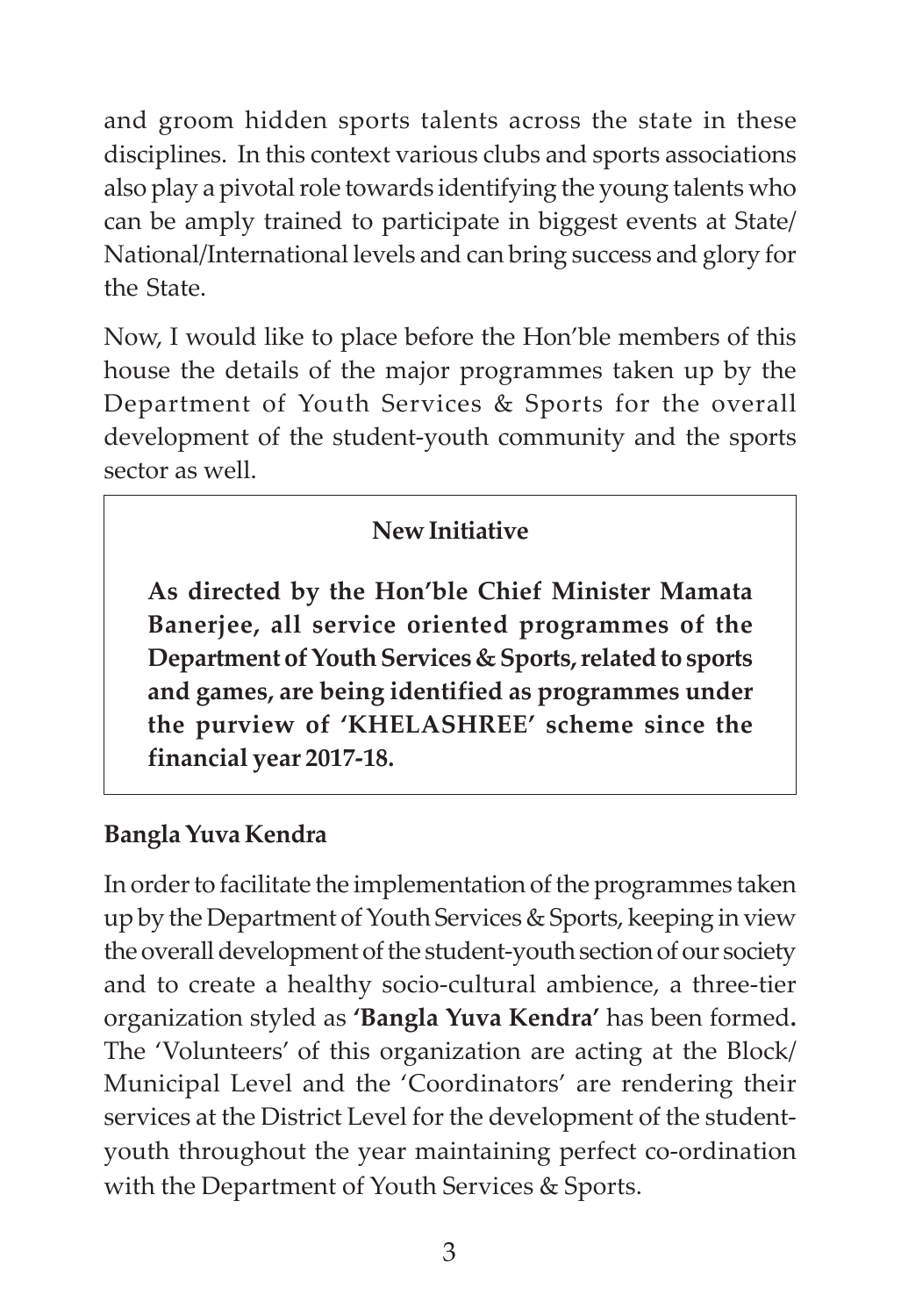#### **Departmental Website**

The website of the Department of Youth Services & Sports **(www.wbsportsandyouth.gov.in)** is presently operational. Using this website, common people including student-youth may get information about all sorts of programmes of this department and also may become aware of the services rendered by this department. I hope, by taking facilities of this website the studentyouth are getting benefited and the contact between my department and people at large is being intensified.

#### **Student-Youth Festival**

The Student-Youth Festival is one of the major programmes for identifying the budding talents of our state in the sphere of culture. Such a big event in the cultural arena of our state is seen very rarely. The festival has two aspects. One is Cultural Competitions and the other is Cultural Programmes.

In our state, this festival is organized in three tiers. The first tier is Block/Municipality/Municipal Corporation/Notified Area/ Borough Level. The second one is District Level and the third is State Level. The successful candidates of the Block/Municipal/ Municipal Corporation/ Notified Area /Borough level competitions get the opportunity to participate in the District level competitions. Again, the successful competitors of the District level competitions are sent to compete at the State level competitions. The cultural competitions and other programmes of this three-tier Student-Youth Festival, 2017-2018 were organized in all 341 Blocks, 118 Municipalities, 6 Municipal Corporations, 16 Boroughs under Kolkata Municipal Corporation and in all 24 districts along with GTA during the period from 16-26 January, 2018.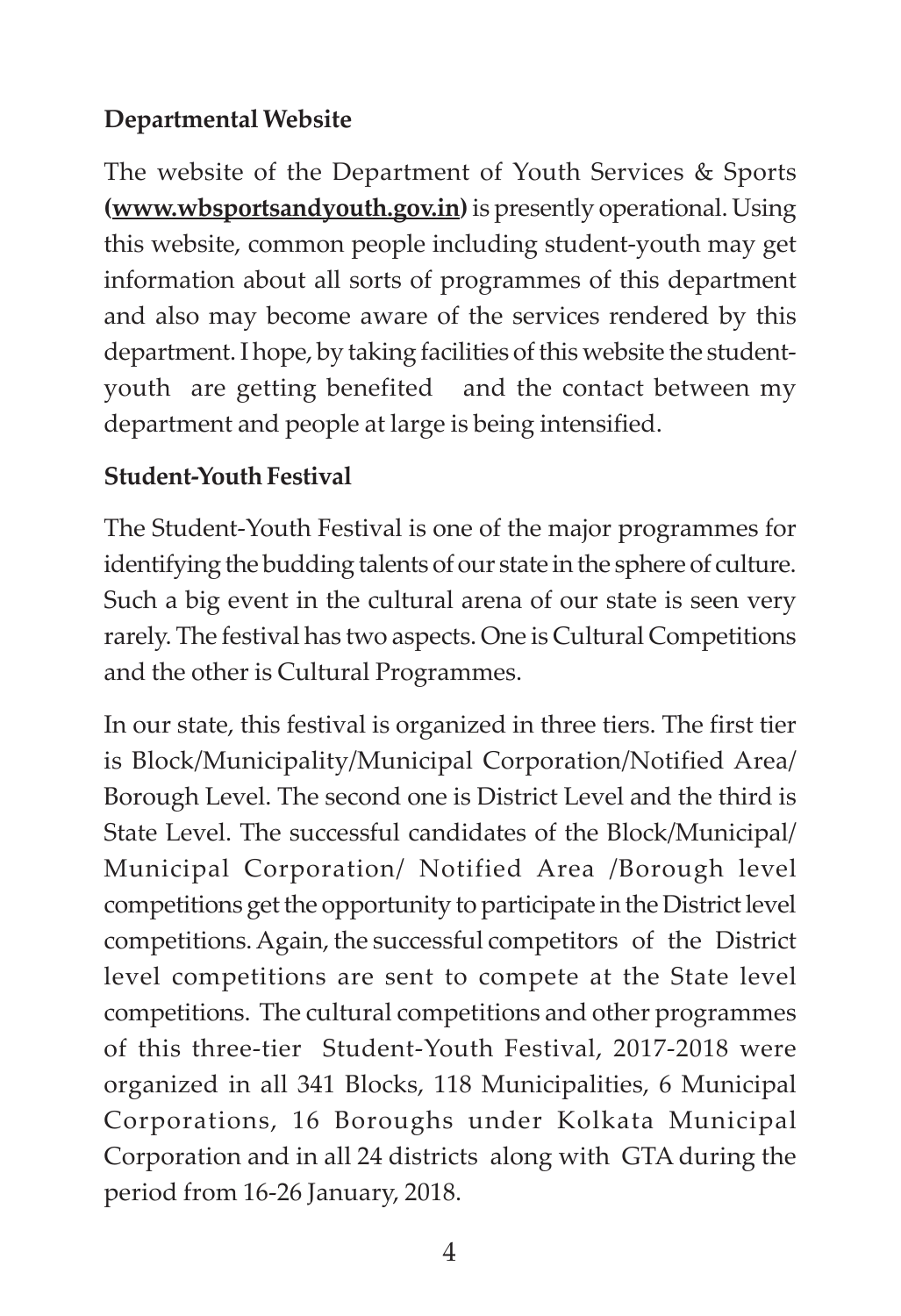The State Level Student-Youth Festival, 2017-2018 was organized successfully on & from 28-30 January, 2018 at the UTTIRNO Open Air Theatre at Alipore, Kolkata in which about 3,000 (Three Thousand) competitors across the state participated. Cultural competitions were held in 40 different events with great enthusiasm.

## **Altogether, more than 6 (six) lakhs of student-youth took part in the Student-Youth Festival, 2017-2018 across the state.**

Apart from these, another four festivals & programmes were organized in the last year as part of the West Bengal State Student-Youth Festival which are as follows : **1. Rakhibandhan Utsab (7th August, 2017) 2. Vivek Chetana Utsab (10-12 January, 2018), 3. Subhas Utsab (22-23 January, 2018) and 4. Jungalmahal Cup Final & Prize Giving Ceremony (13th December, 2017).**

#### **Youth Computer Training Centre**

The Youth Computer Training Centres run by the Department of Youth Services & Sports in collaboration with different private organizations play an important role in providing low cost computer training to the student-youth across the state enabling them to prepare themselves fit for employment. About 1,000 (One Thousand) Youth Computer Training Centres are now running across the state. Every year thousands of student-youth are getting themselves eligible to survive in the competitive job market successfully being trained from these training centres in various courses.

As advised by the Department of Information Technology of Govt. of West Bengal, efforts are being given to make the syllabus of these Youth Computer Training Centres as far as possible up to date and compatible with the present job market. **Online**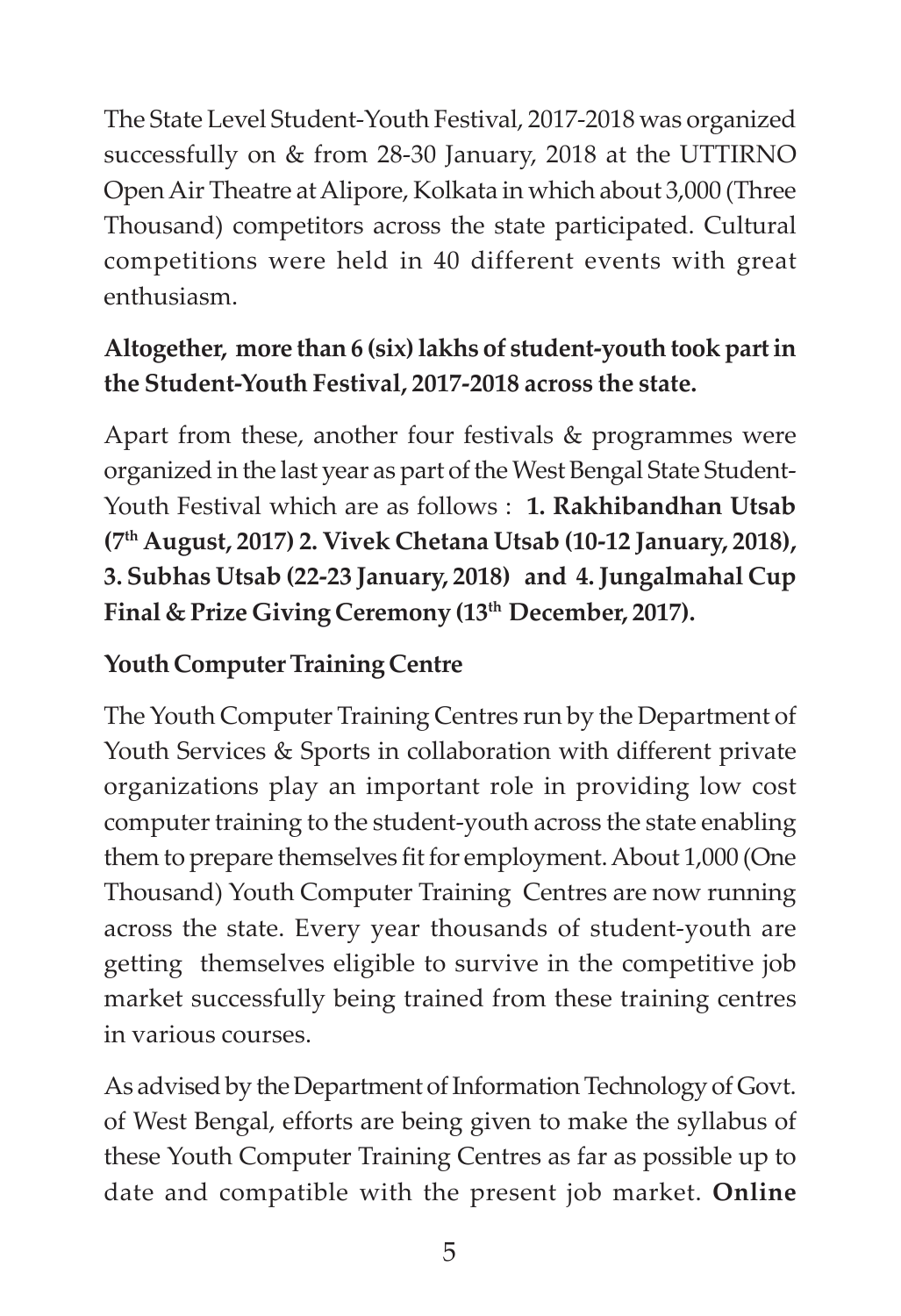**Examination System** has also been introduced in all Youth Computer Training Centres of our state since the month of October, 2016 to conduct the examination procedures more perfectly. It may be mentioned here that one **world famous multinational organization** has been entrusted upon to conduct the entire system of online examination and evaluation thereof. Introduction of this system has enabled us to maintain parity in case of evaluation of the syllabus of all Youth Computer Training Centres with minimum manual effort. The chances of error have also been reduced to a large extent. The students are getting their certificates downloaded online. So, I belief that this new initiative of my Department has brought revolutionary changes in the entire education system of these Youth Computer Training Centres.

In order to spread the computer education to every nook and corner of the state, my department has taken up measures in the present financial year also to set up more and more new Youth Computer Training Centres as well as to introduce more new courses useful in the present time.. Proposals in this regard are being invited from interested individuals or organizations, though they have to fulfill the following conditions mandatorily while setting up of new training centres :-

- **1. The distance from the already existing centre to the proposed new centre should be at least 3 (Three) kilometres in case of rural areas and at least 1(One) kilometre in case of municipal areas.**
- **2. There should be provision for a premise of at least 1500 sq. ft. of area, which will have separate toilets for boys and girls and a specific space for an office room.**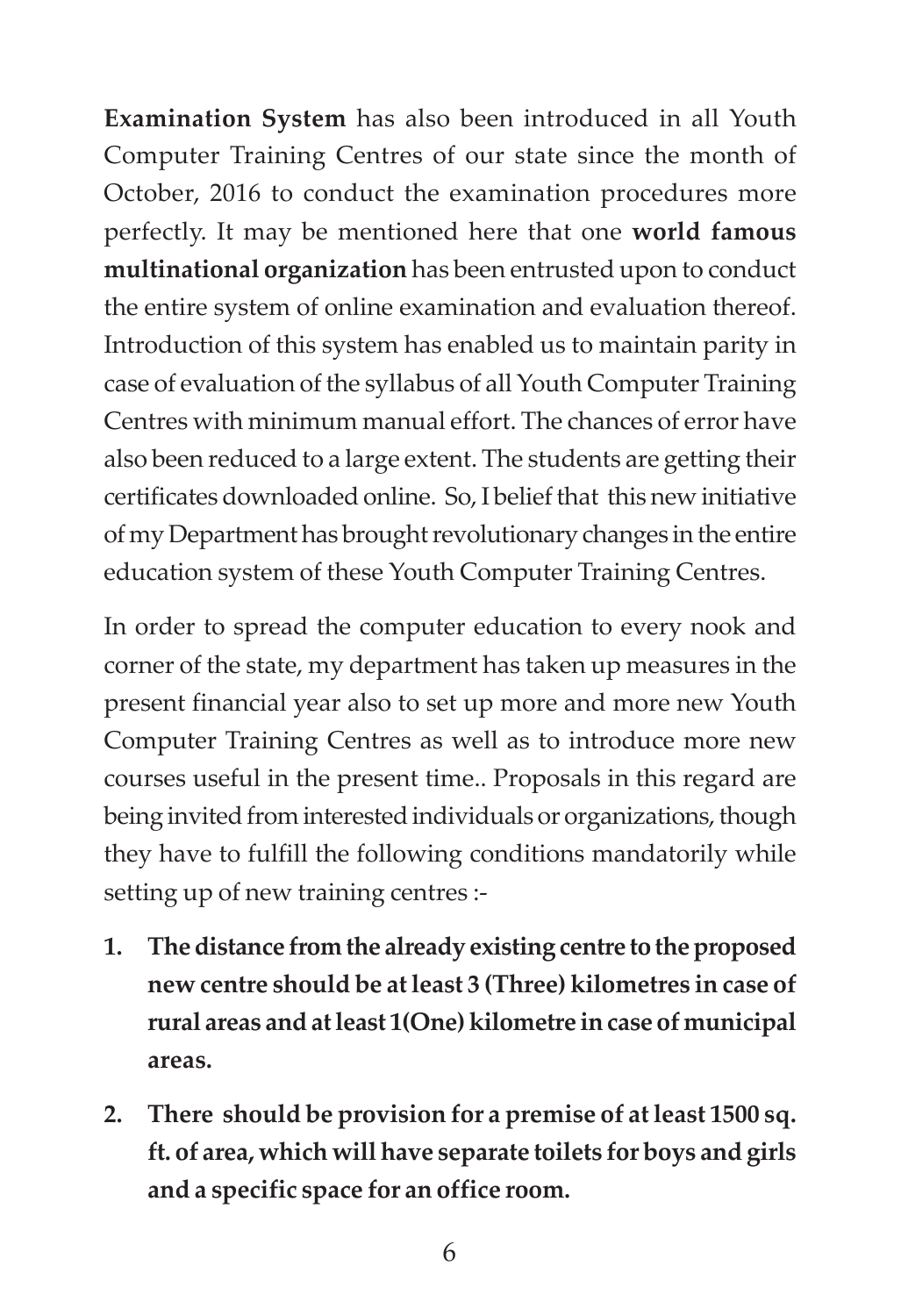- **3. Supporting documents regarding the proprietorship of the room or rent paid has to be submitted.**
- **4. Still photo and sketch map of the room has to be submitted.**
- **5. The applicant should produce the documents regarding his computer knowledge.**
- **6. Photograph of at least 2(two) nos. of Faculty Members and documents of their educational qualification along with complete bio-data has to be submitted.**
- **7. Copy of the Trade License issued by the local authority has to be produced.**
- **8. The applicant should submit the photocopy of his Bank Pass Book.**
- **9. There should be at least 15 nos. of computers in the proposed new centre in rural area whereas the required nos. of computers in municipal area will be 20.**
- **10. In regards to course fee and other rules & regulations only the departmental orders are to be followed.**

**Vocational Training Centre and Self-Employment Scheme**

**The following 22 disciplines of Vocational Training are approved by the Department of Youth Services & Sports. Training in a few selective disciplines out of these 22 approved disciplines are provided by the different Youth Vocational Training Centres of our state run by the Department of Youth Services & Sports in collaboration with various private organizations. A few important disciplines are as follows :**

**1. Diploma/Advance Diploma in Interior Decoration & Designing**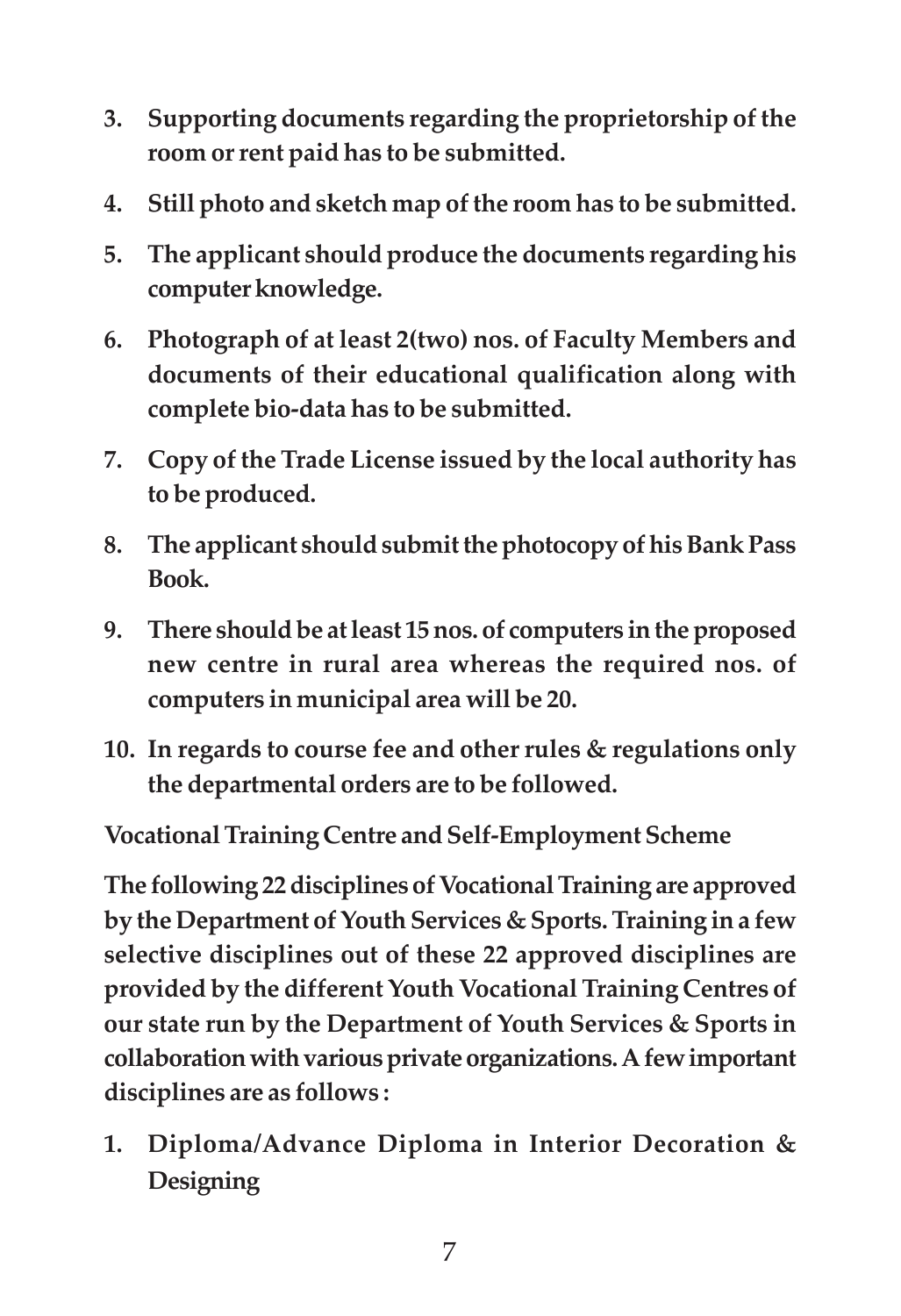- **2. Diploma/Advance Diploma in Fashion Designing**
- **3. Diploma in Mobile Phone and Telephone Repairing & Servicing**
- **4. Certificate in Computer Hardware Repairing & Maintenance**
- **5. Advance Course in Computer Hardware Repairing & Networking**
- **6. Certificate in Air-Conditioning & Refrigeration Engineering**
- **7. Certificate in Beautician Course**

Thousands of students & youth are being enabled to move forward towards the path of self-employment receiving training from these centres.

**Apart, a Vocational Training & Self-Employment Scheme has been introduced in 66 (Sixty Six) sub-divisions of West Bengal in collaboration with the Technical Education & Training Department of our state. The various curriculums of this new scheme have been framed following the guidelines of the National Council of Vocational Training (N.C.V.T).**

## **Youth Hostels**

There were a good numbers of mostly dilapidated Youth Hostels in and outside the state of West Bengal under the Department of Youth Services & Sports. Decision was taken for entire renovation, expansion (where possible) and beautification of these Youth Hostels in the financial year 2012-2013. Accordingly, the renovation work of these Youth Hostels has been completed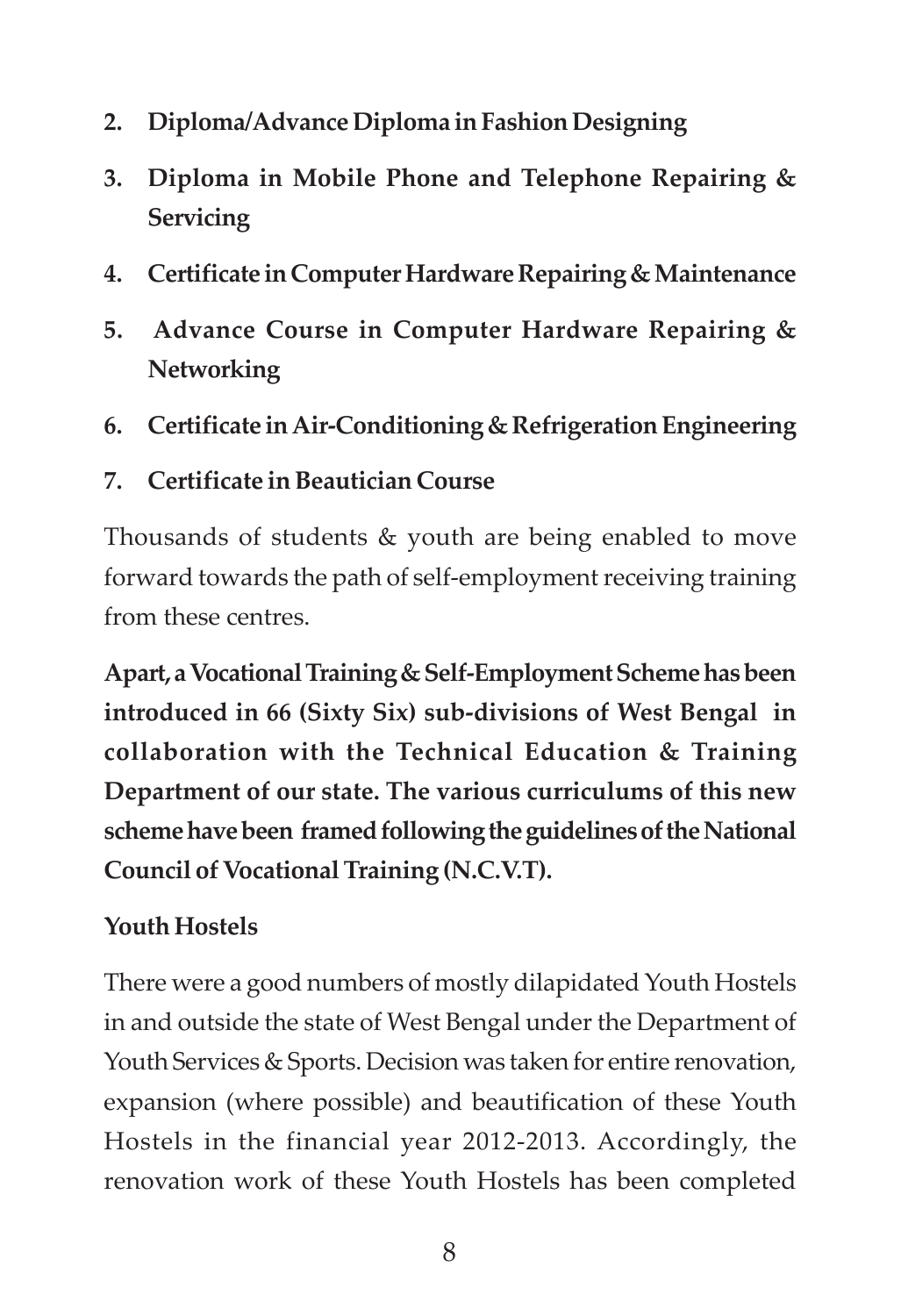smoothly and a few new Youth Hostels have also been constructed. A list of these renovated Youth Hostels along with the newly constructed Youth Hostels which have already been inaugurated for public use is given below :

| List of the Renovated and Newly Designed Youth Hostels |
|--------------------------------------------------------|
| which have already become operational                  |

| <b>Sl. No.</b> | <b>District</b>      | Name of the Youth Hostel                                                                    |
|----------------|----------------------|---------------------------------------------------------------------------------------------|
| $\mathbf{1}$   | Darjeeling           | Kanchenjunga Youth Hostel,<br>Siliguri                                                      |
| $\overline{2}$ | Alipurduar           | Madarihat Youth Hostel, (Near<br>Tourist<br>Jaldapara<br>Lodge),<br>Madarihat               |
| 3              | Malda                | Maldah Youth Hostel (District<br>Youth Office Building), Maldah                             |
| $\overline{4}$ | Murshidabad          | Lalbagh Youth Hostel (Opposite<br>Hazarduari), Murshidabad                                  |
| 5              | Paschim<br>Bardhaman | Kazi Najrul Youth Hostel (Beside<br>the<br>tomb of Kazi Nazrul<br>Islam), Churulia, Burdwan |
| 6              |                      | Mython Youth Hostel, Burdwan                                                                |
| 7              |                      | Bolpur Youth Hostel, Dakbanglow<br>Ground, Bolpur, Birbhum                                  |
| 8              | Birbhum              | Bakreswar Youth Hostel, Near<br>Hotspring, Bakreswar, Birbhum                               |
| 9              |                      | Massanjore Youth Hostel, Near<br>Massanjore Dam, Birbhum                                    |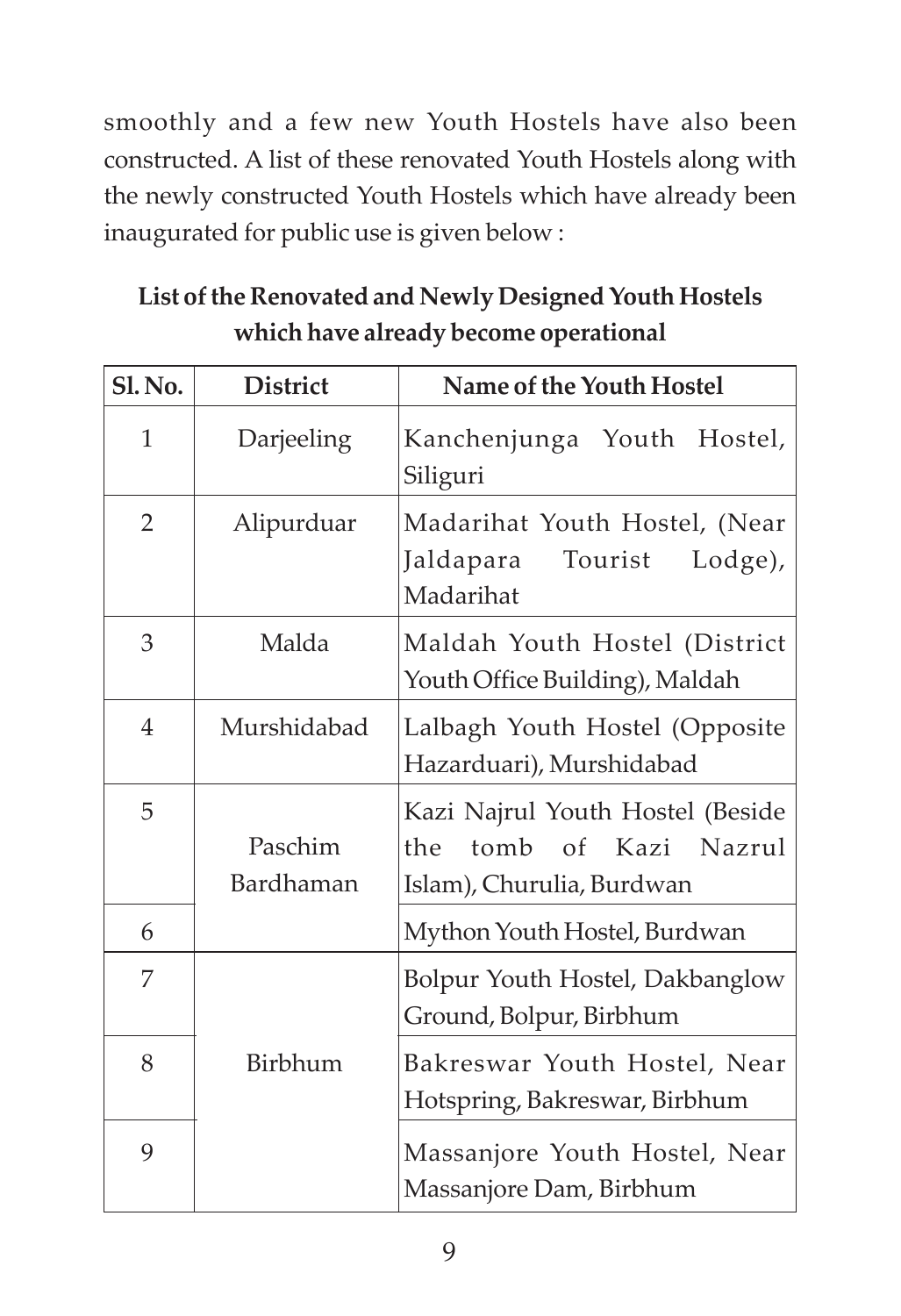| <b>Sl. No.</b> | <b>District</b>   | Name of the Youth Hostel                                                                                                         |
|----------------|-------------------|----------------------------------------------------------------------------------------------------------------------------------|
| 10             |                   | Susunia Youth Hostel, Near Gram<br>Panchayat Office, Susunia, Bankura                                                            |
| 11             | Bankura           | Ramkinkar<br>Youth<br>Hostel,<br>Pratapbagan, Near Sukumar<br>Udyan, Bankura,                                                    |
| 12             |                   | Mukutmanipur Youth Hostel, Near<br>Kangsabati Bridge, Mukutmanipur,<br><b>Bankura</b>                                            |
| 13             | Purulia           | Purulia Youth Hostel, District Youth<br>Office Building, Ranchi Road,<br>Purulia                                                 |
| 14             | Purba Medinipur   | Digha Youth Hostel, New Digha,<br>Beside Amaravati Park, Purba<br>Medinipur                                                      |
| 15             | Howrah            | Howrah Youth Hostel, Howrah<br>Stadium Complex, Howrah                                                                           |
| 16             | South 24 Parganas | Gangasagar Youth Hostel, Near<br>Kapilmuni Ashram, Gangasagar,<br>South 24 Parganas                                              |
| 17             |                   | North 24 Parganas   Navaprajanma State Youth Hostel,<br>Vivekananda<br>Yuvabharati<br>Krirangan, Salt Lake, North 24<br>Parganas |
| 18             | Kolkata           | State Youth Centre Youth Hostel,<br>Moulali, Kolkata                                                                             |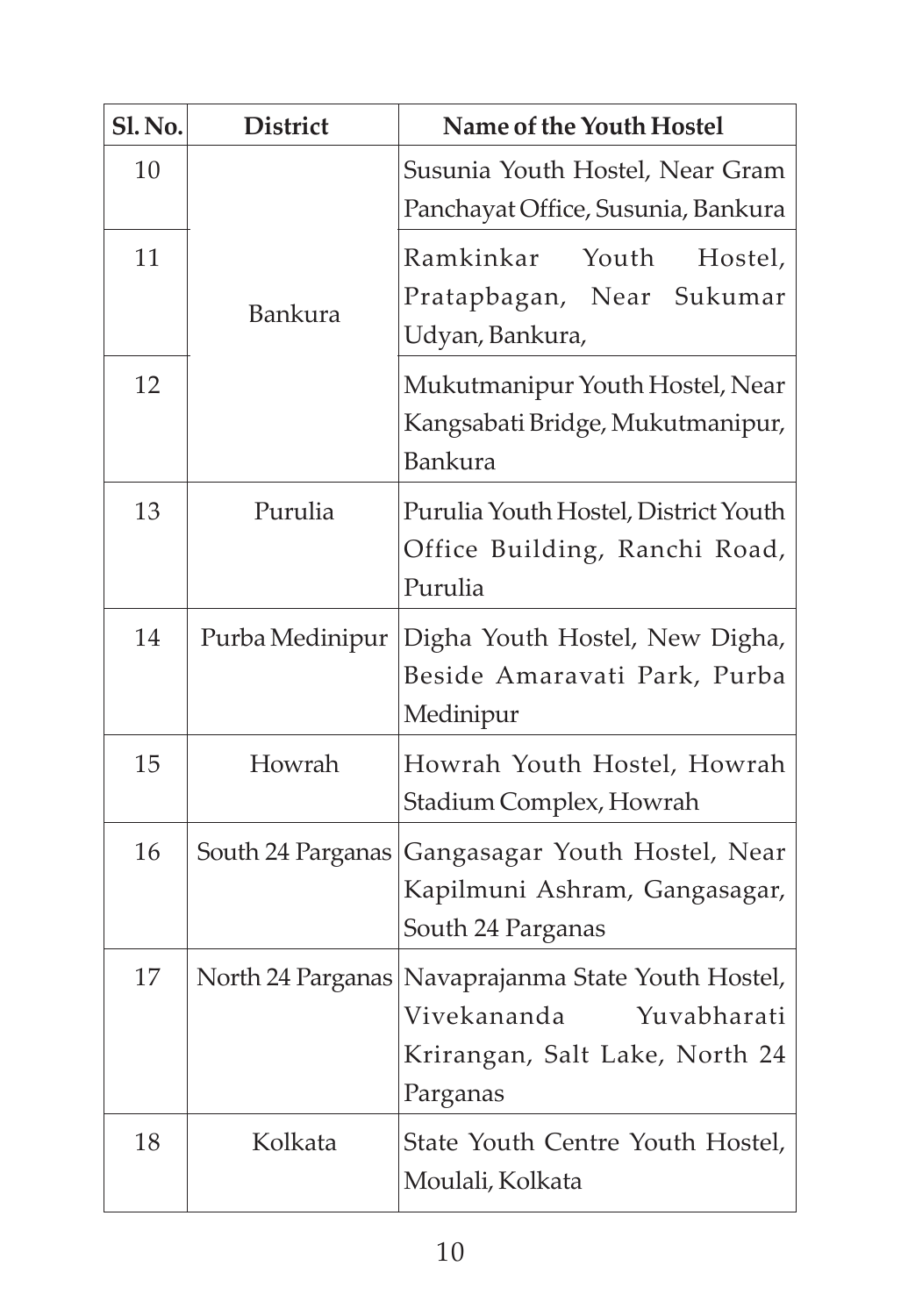## **List of Newly Constructed Youth Hostels which have already become operational**

| $\mathbf{1}$   | Darjeeling        | Dabgram Youth Hostel, Siliguri,<br>Darjeeling                         |
|----------------|-------------------|-----------------------------------------------------------------------|
| 2              | Jalpaiguri        | Matiali Youth Hostel, Jalpaiguri                                      |
| 3              | Murshidabad       | Lalbagh Youth Hostel, Annexe<br>Building, Murshidabad                 |
| $\overline{4}$ |                   | Purulia Youth Hostel, Annexe<br>Building, Purulia                     |
| 5              | Purulia           | Jaychandi Hill Youth Hostel, Besides<br>Baghline Kali Temple, Purulia |
| 6              |                   | Ayodhya Hill Youth Hostel, Purulia                                    |
| 7              | Paschim Medinipur | Rangamati Youth Hostel, Medinipur,<br>Paschim Medinipur               |
| 8              | Purba Medinipur   | Digha Youth Hostel, Annexe<br>Building, Purba Medinipur               |

The Online Booking System for all Youth Hostels has already been launched. Booking of any Youth Hostel across the state is now just a mouse-click away which can be done from home by any intending tourist. To avail the facility of online booking, one has to log in to **: www.youthhostelbooking.wb.gov.in**

**The direct booking system, other than online booking, is conducted centrally from the Booking Counter of State Youth Centre, Moulali.**

**Moreover, facility of special concession in rate is given in case of booking made by any school, college and university.**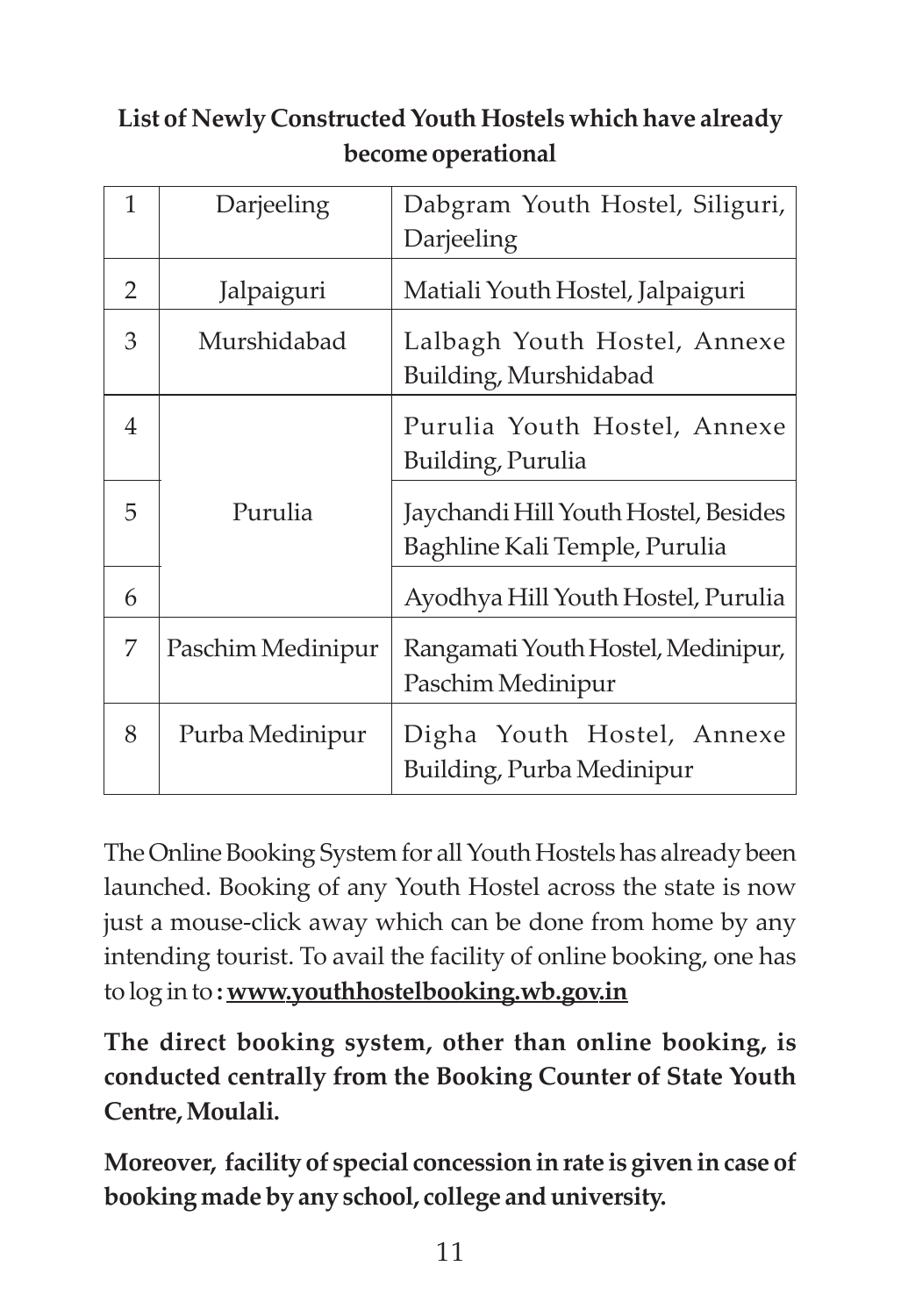**I am glad to inform you that the construction work of another 17(Seventeen) nos. of new Youth Hostels at other lovable tourist spots of our state has also been started and the construction work of most of these Youth Hostels are nearing completion. These are as follows :**

| Sl.No.         | <b>District</b>       | Name of the Youth Hostel                                  |
|----------------|-----------------------|-----------------------------------------------------------|
| $\mathbf{1}$   | Jalpaiguri            | Youth<br>Hostel,<br>Gajoledoba<br>Jalpaiguri              |
| $\overline{2}$ | Alipurduar            | Jayanti Youth Hostel, Alipurduar                          |
| 3              | Cooch Behar           | Cooch Behar Youth Hostel, Cooch<br>Behar                  |
| $\overline{4}$ | <b>Uttar Dinajpur</b> | Raigunj Youth Hostel, Karnajora,<br>Uttar Dinajpur        |
| 5              | Dakshin Dinajpur      | Balurghat Youth Hostel, Dakshin<br>Dinajpur               |
| 6              | Malda                 | Swami Vivekananda Youth<br>Hostel, Malda                  |
| 7              | Paschim Bardhaman     | Asansole Youth Hostel, Paschim<br>Burdwan                 |
| 8              |                       | Durgapur Youth Hostel, Paschim<br>Burdwan                 |
| 9              | Birbhum               | Bolpur Youth Hostel (Annexe<br>Building), Bolpur, Birbhum |
| 10             | <b>Bankura</b>        | Bishnupur<br>Youth<br>Hostel,<br>Bishnupur, Bankura       |
| 11             | Nadia                 | Mayapur Youth Hostel, Mayapur,<br>Nadia                   |
| 12             |                       | Nabadwip Youth<br>Hostel,<br>Nabadwip, Nadia              |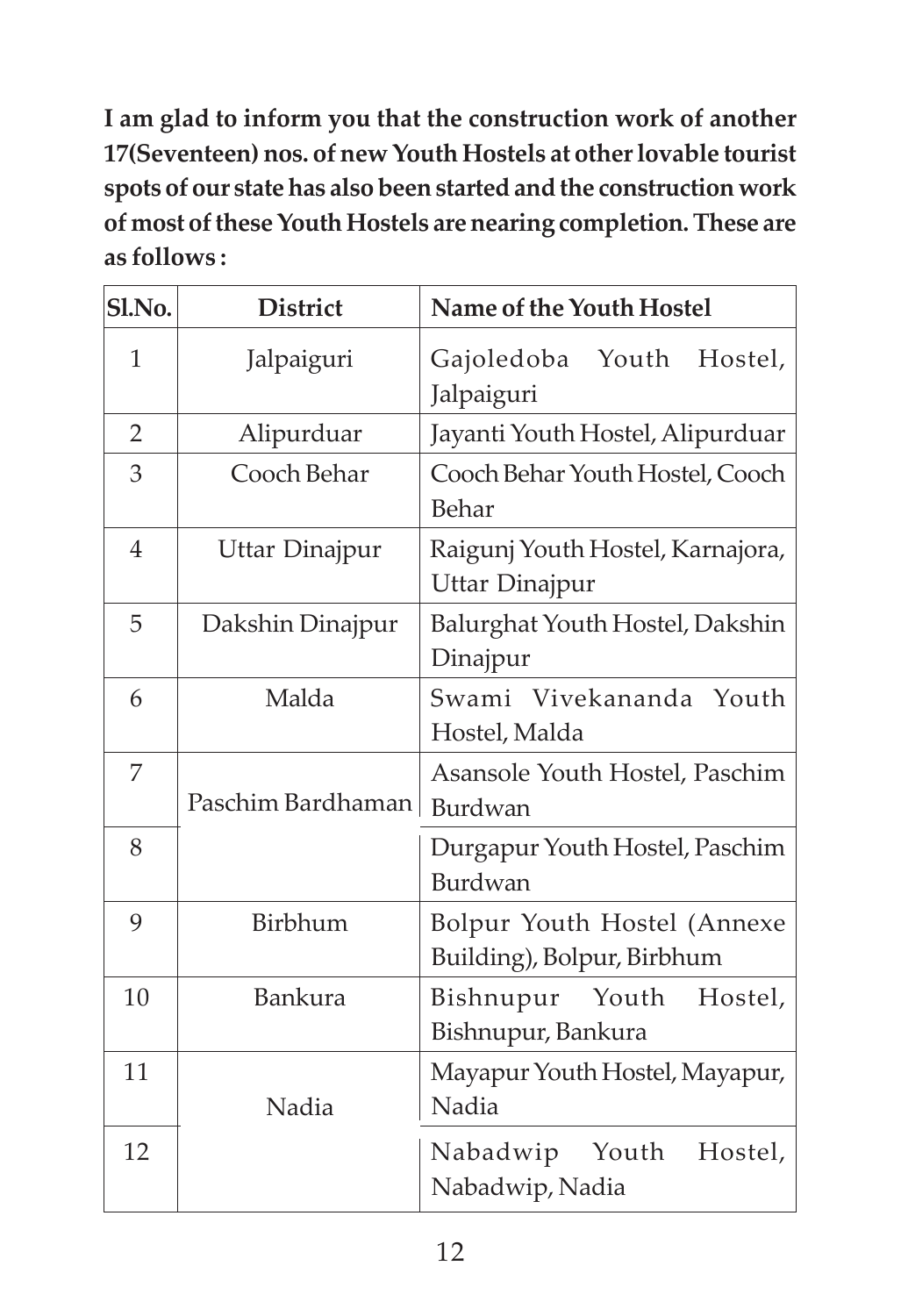| Sl.No. | <b>District</b>   | Name of the Youth Hostel                                                                                                                                       |
|--------|-------------------|----------------------------------------------------------------------------------------------------------------------------------------------------------------|
| 13     | Purba Medinipur   | Haldia Youth Hostel, Haldia,                                                                                                                                   |
|        |                   | Purba Medinipur                                                                                                                                                |
| 14     | North 24 Parganas | Navaprajanma State Youth<br>Hostel (Annexe Building),<br>Vivekananda Yuva Bharati<br>Krirangan, Salt Lake, North 24 Pgs                                        |
| 15     | South 24 Parganas | Bali Youth Hostel, Sunderban,<br>South 24 Parganas                                                                                                             |
| 16     | Kolkata           | Moore Avenue Youth Hostel,<br>Tollygunge, Kolkata (This Youth<br>Hostel is being constructed<br>imitating the design of 'Biswa<br><b>Bangla Youth Centre'.</b> |
| 17     | State - Tamilnadu | Chennai Youth<br>Hostel,<br>Pallikarnai, Tamilnadu                                                                                                             |

As desired by the **Hon'ble Chief Minister Mamata Banerjee,** necessary fund has already been given for setting up of a new Youth Hostel under the Mayel-Liyang-Lepcha Development Board and another new Youth Hostel under the Tamang Development and Cultural Board.

### **State Youth Centre**

An Auditorium, a Youth Hostel, a state-of-the-art Conference Hall and 'Swami Vivekananda State Youth Library' are housed in the State Youth Centre of Moulali. After completion of total renovation and beautification works of the State Youth Centre at Moulali, the newly designed State Youth Centre has been opened for public use Since 28th August 2014. After renovation, arrangement for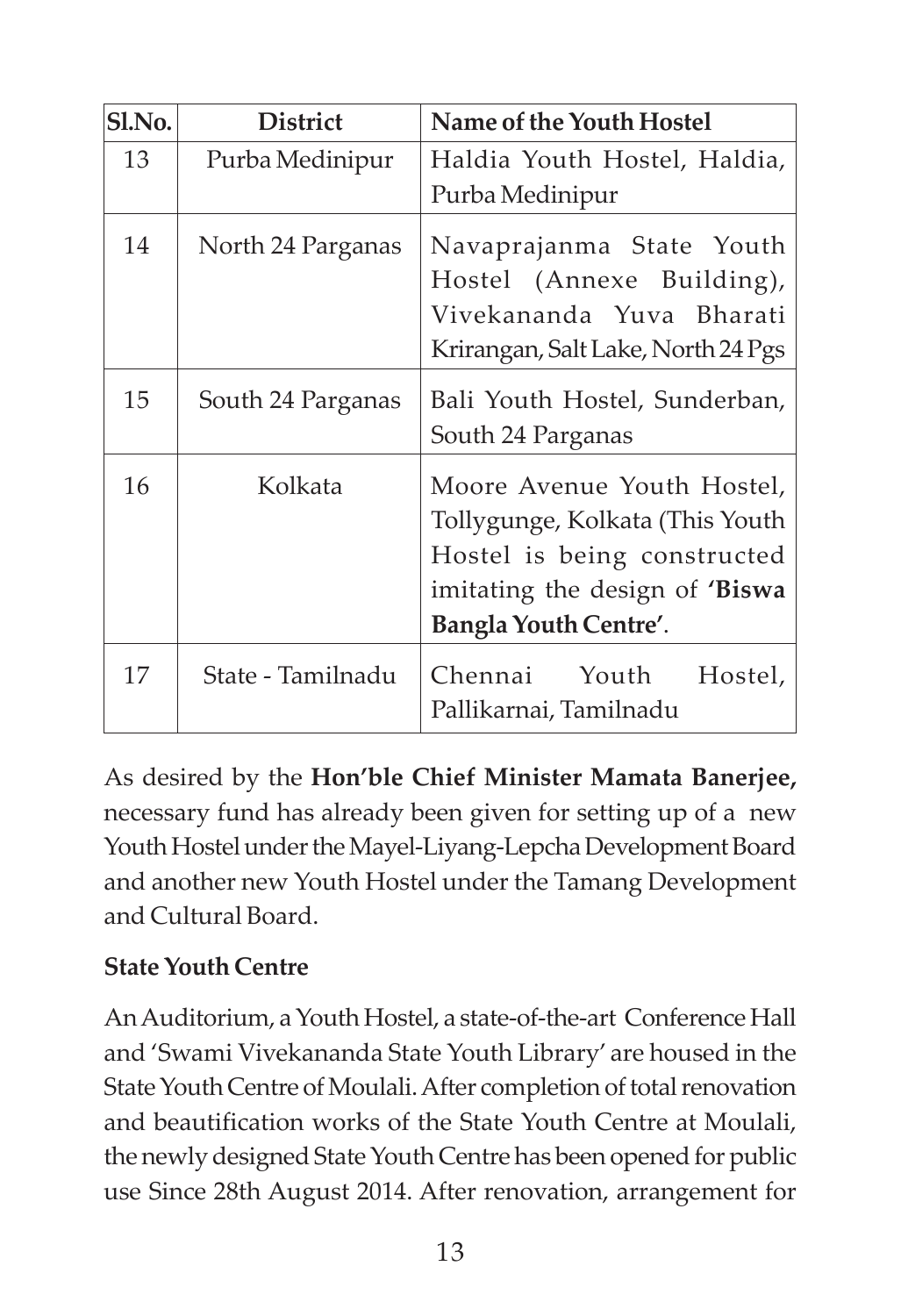setting up of a boys dormitory comprising of 100 beds and a girl's dormitory comprising of 30 beds have been made. **The auditorium of the State Youth Centre, Moulali has been given a shape of a modern auditorium having a capacity of about 360 seats. Any individual or socio-cultural organizations will be able to use this auditorium for any programme against payment of the stipulated rental charges and production of necessary police permission.**

**A state-of-the-art Conference Hall having a capacity of 125 seats has also been set up in this building. This is also available for public use against payment of the stipulated rental charges.**

**Moreover, a well equipped Conference Hall with 200 seats has come up for use on rent at Netaji Indoor Stadium.**

**In order to cater to the demand and necessity of the students and youth, the Swami Vivekananda State Youth Library at the State Youth Centre has already been transformed into a text and reference book library, where a rich collection of text books for the students of class XI to post graduate levels are available. The students are now getting free reading room facilities also. Moreover, in this Reading Room the students are being provided with internet services free of cost through 20 nos. of computers to facilitate their study. More than one lakh needy but meritorious students are being benefitted every year using this facility.**

**Youth Canteen —** A Youth Canteen having a total area of 1200 sq. ft. approximately is running at the ground floor of the State Youth Centre at Moulali. During the regime of the former government, the amount of annual revenue earned against the rent of the Youth Canteen was Rs.12,000 (Rupees Twelve Thousand) only, **while the amount has been increased to the tune of Rs.18,12,000 (Rupees**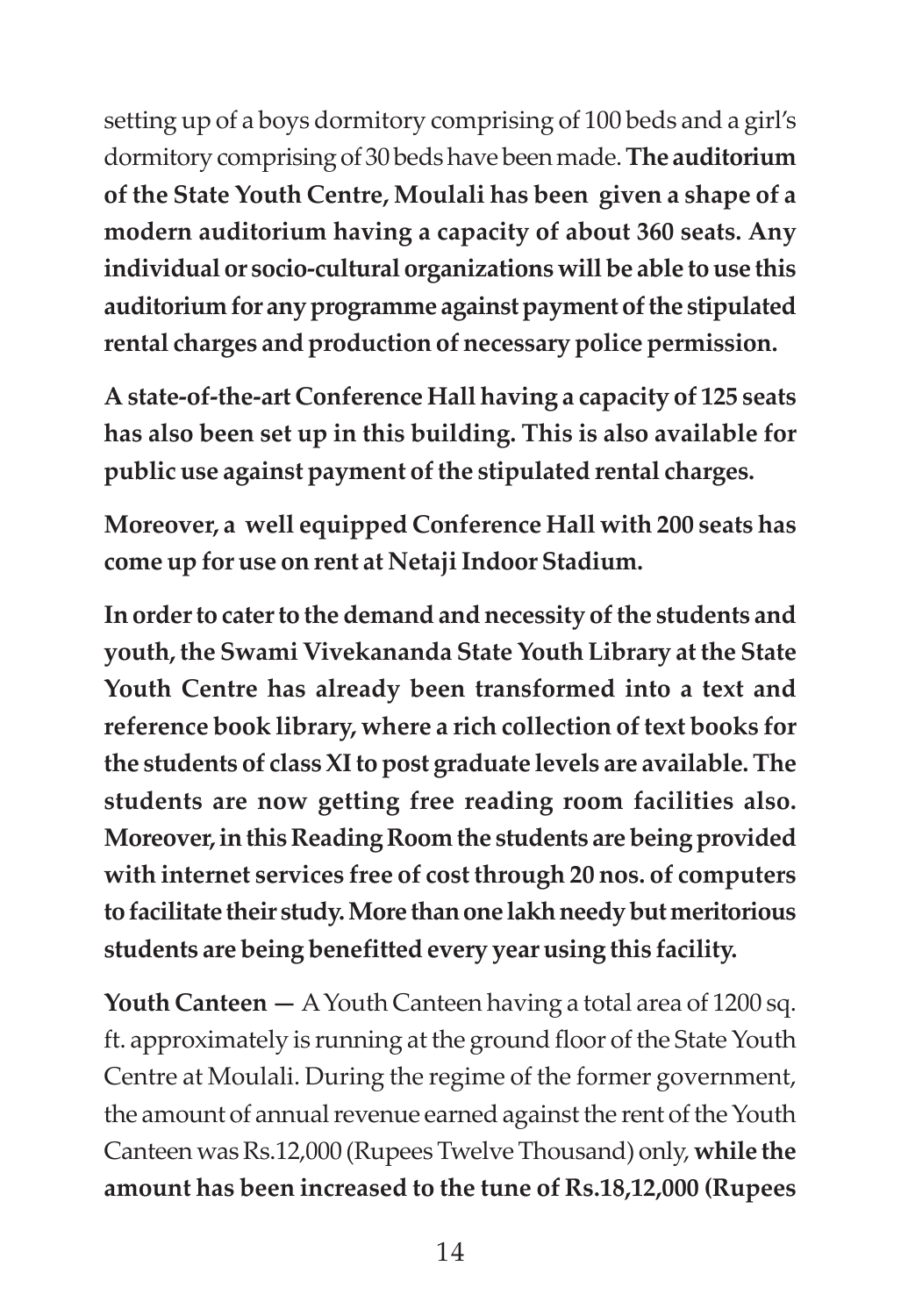**Eighteen Lakh Twelve Thousand) only per annum during the tenure of the present government. This, indeed, indicates the achievement of the present government in terms of revenue earning.**

### **Mountaineering and Adventure Sports**

An organization named **'West Bengal Mountaineering and Adventure Sports Foundation'** in short **WBMASF** is run under the control and supervision of the Department of Youth Services & Sports in order to promote Mountaineering and Adventure Sports in our state. The following activities were implemented by this organization in the last financial year :

- Organizing Open State Sport Climbing Championship, 2017 at Vivekananda Yuva Bharati Krirangan, Salt Lake in which almost 300 nos. of competitors across the state participated.
- Organizing selection procedure for scholarship of Mountaineering Course at Himalayan Mountaineering Institute, Darjeeling.
- Implementation of Awareness Programme in schools and colleges of different districts.
- Conduction of two expeditions sponsored by WBMASF (one for men and other for women only). The women team climbed successfully an unnamed peak of 6375 mtrs. height while the men team climbed successfully the Mt. Kedardome peak of 6831 mtrs. height.
- Extending financial assistance @ Rs.25,000 (Rupees Twenty Five Thousand) only to each of 40 Mountaineering Clubs/ Organizations for conducting Rock Climbing Course at Susunia, Mathaburu, Gajaburu and Ayodhya Hill.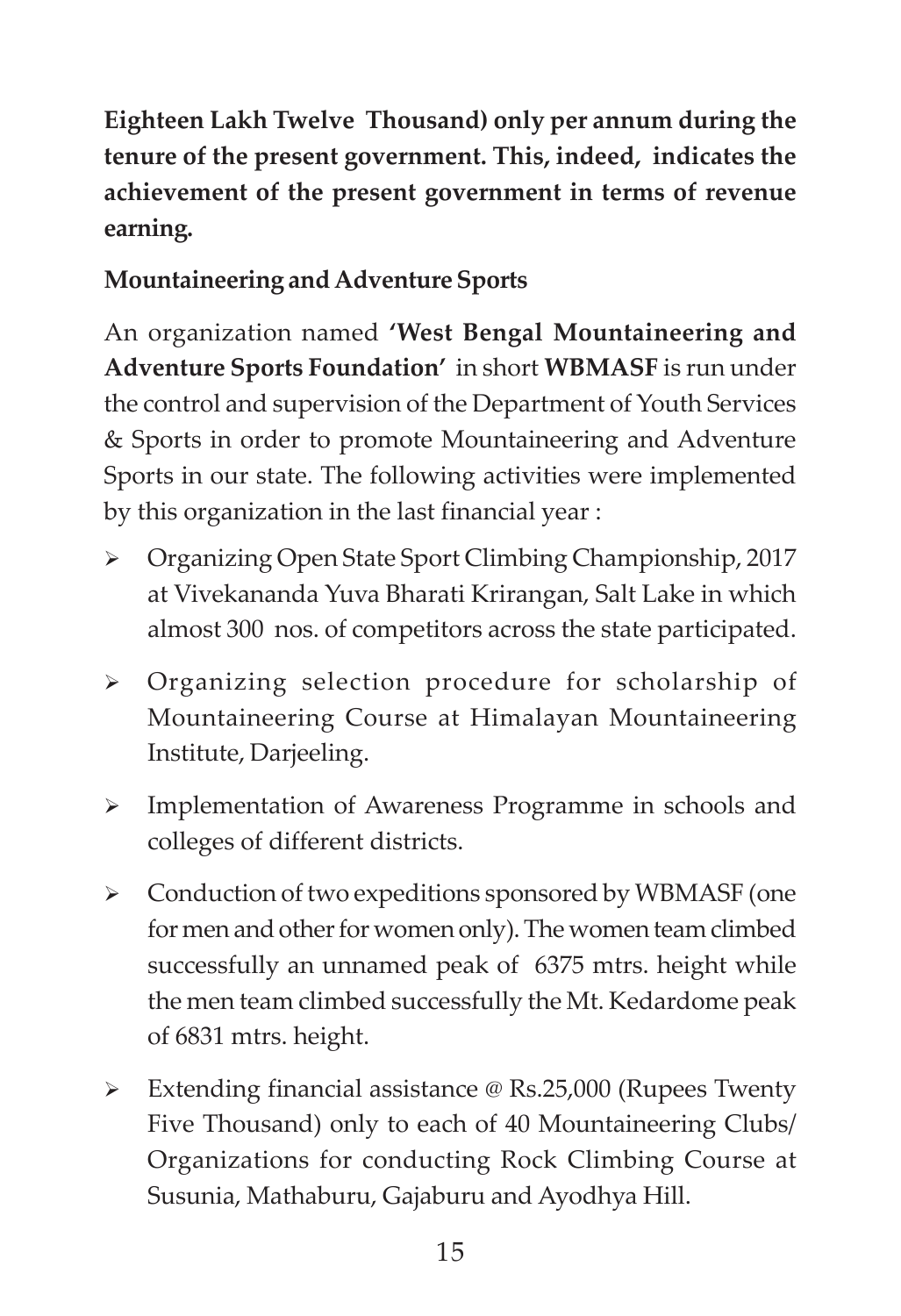- $\triangleright$  Extending financial assistance to another 10 Mountaineering Clubs/Organizations for undertaking other activities in connection with mountaineering & adventure sports.
- Organizing Coastal Trekking in the coastal area of Tamilnadu & Kerala.
- Three mountaineers namely Subhas Pal, Paresh Nath and Goutam Ghosh died during their Mt. Everest expedition in the financial year 2016-2017. At that time, the State Government, being directed by the **Hon'ble Chief Minister**, constituted a special rescue team which became successful in finding out the body of late Subhas Pal but could not rescue the bodies of the rest two mountaineers due to bad weather. This is why, my Department conducted another rescue expedition during the financial year 2017-2018 and this time the rescue team was successful in finding out the bodies of late Paresh Nath and late Goutam Ghosh. The bodies were handed over to their respective families in due course. This may be mentioned here that the young lady mountaineer Chhanda Gayen also went missing during expedition in the financial year 2014-2015. That time also, being directed by the **Hon'ble Chief Minister**, a special rescue team was sent twice by my Department to carry out the rescue operation. But unfortunately, the repeated efforts went in vain. In the financial year 2016-2017, another mountaineer Rajib Bhattacharya also died during expedition. In that case also, the State Government had sent a special rescue team and the team successfully rescued the body of late Rajib Bhattacharya.
- $\triangleright$  In the financial year 2017-2018, 2 (Two) mountaineers attempted expedition to Mt. Everest and both of them could reach the "Top of the World".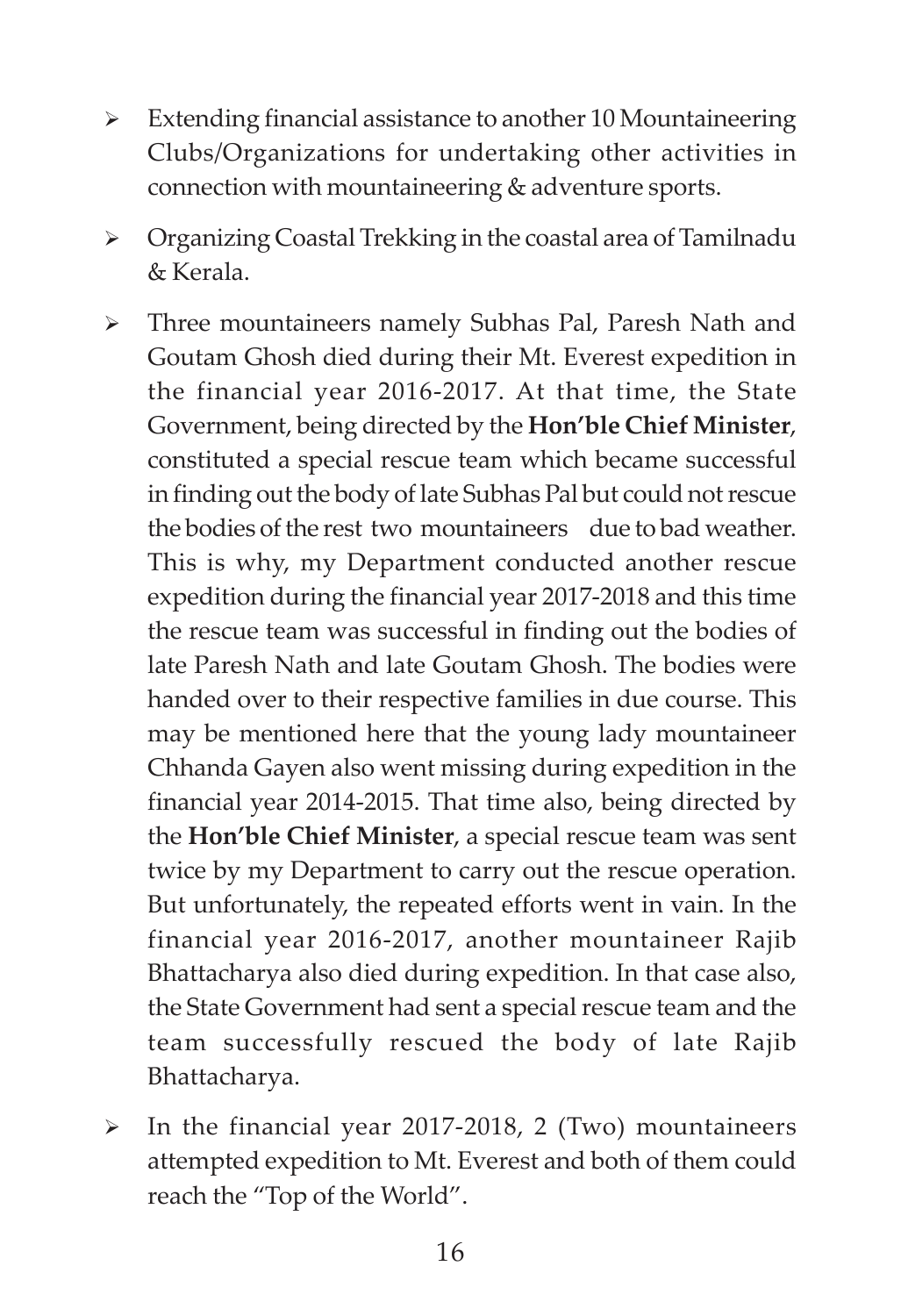It is worth-mentioning here that till the  $19<sup>th</sup>$  May, 2011 since independence , only 4 (Four) mountaineers from Bengal could conquer the peak of Mt. Everest out of which 2 (two) were members of the military force and they are as follows :

- 1. Shri Satyabrata Dam 2004, Naval Force
- 2. Smt. Sipra Majumder 2005, Armed Force

### **The rest 2 (two) civilians who climbed the peak of Mt. Everest during the tenure of 34 years of the former Government are as follows :**

- 1. Shri Basanta Singha Roy 2010
- 2. Shri Debasish Biswas 2010

### **During the tenure of six and half years of the New Government:**

- 1. Shri Dipankar Ghosh 2011
- 2. Shri Rajib Bhattacharya 2011 (Passed away)
- 3. Smt. Chhanda Gayen 2013 (Passed away)
- 4. Smt Tusi Das 2013
- 5. Shri Ujjal Roy 2013
- 6. Shri Debdas Nandi 2013
- 7. Shri Debabrata Mukherjee 2014
- 8. Shri Biplab Baidya 2014
- 9. Shri Debraj Dutta 2016
- 10. Shri Pradip Chandra Sahoo 2016 (Passed away)
- 11. Smt. Chetna Sahoo 2016
- 12. Shri Rudraprasad Halder 2016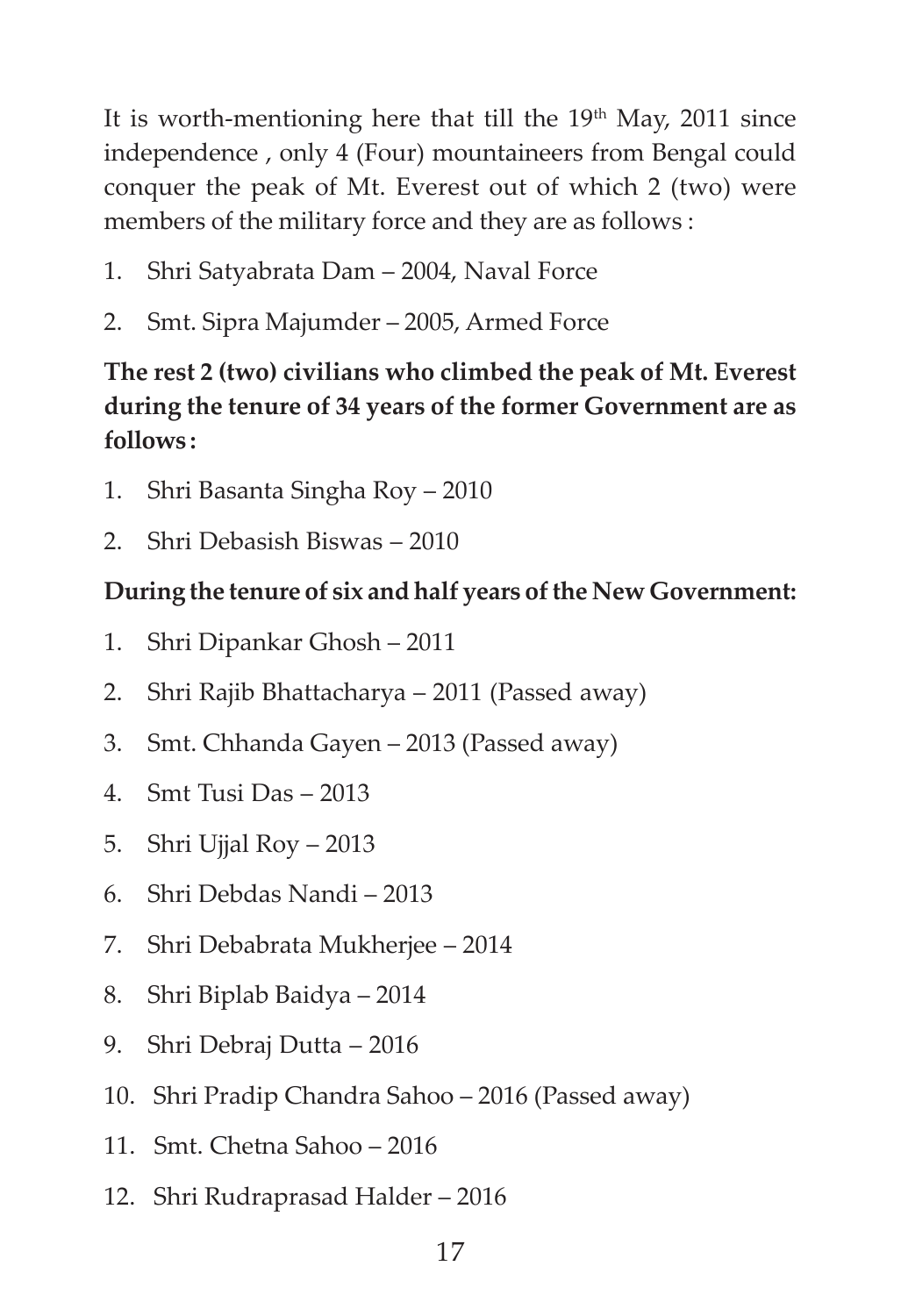- 13. Shri Ramesh Chandra Roy 2016
- 14. Shri Malay Mukherjee 2016
- 15. Shri Satyarup Siddhanta 2016
- 16. Shri Subhas Pal 2016 (Passed away)
- 17. Smt. Sulaxchana Tamang 2016
- 18. Smt. Trishala Gurung 2016
- 19. Shri Kuntal Kanrar 2017
- 20. Janab Sk. Sahabuddin 2017

In order to extend proper recognition and felicitation to these great achievers, the Department of Youth Services & Sports, being directed by the **Hon'ble Chief Minister Mamata Banerjee**, confers a memorial award styled as **'Radhanath Sikdar-Tenzing Norgay Adventure Award'** every year**.** In the financial year 2017-2018, 2 (two) mountaineers were awarded with this honour for successfully climbing the peak of Mount Everest in a programme held on 15<sup>th</sup> November, 2017 at the State Youth Centre, Moulali. The recipients were Shri Kuntal Kanrar and Janab Sk. Sahabuddin. **It may be mentioned here that the award money is Rs.1,00,000 (Rupees One lakh) only.** Till date a total nos. of 20 (Twenty) mountaineers have been awarded with this honour.

Moreover, the department has introduced a special award named as **'Chhanda Gayen Bravery Award'** in memory of the missing young lady mountaineer Chhanda Gayen. This award is earmarked for lady mountaineers only. **The award money is Rs. 75,000 (Rupees Seventy Five Thousand) only.** The four lady mountaineers who received the award till date are. Soma Bhattacharya, Monidipa Dutta, Mahua Biswas and Unnati Pande.

In the recent past, a number of sad incidents of accidental death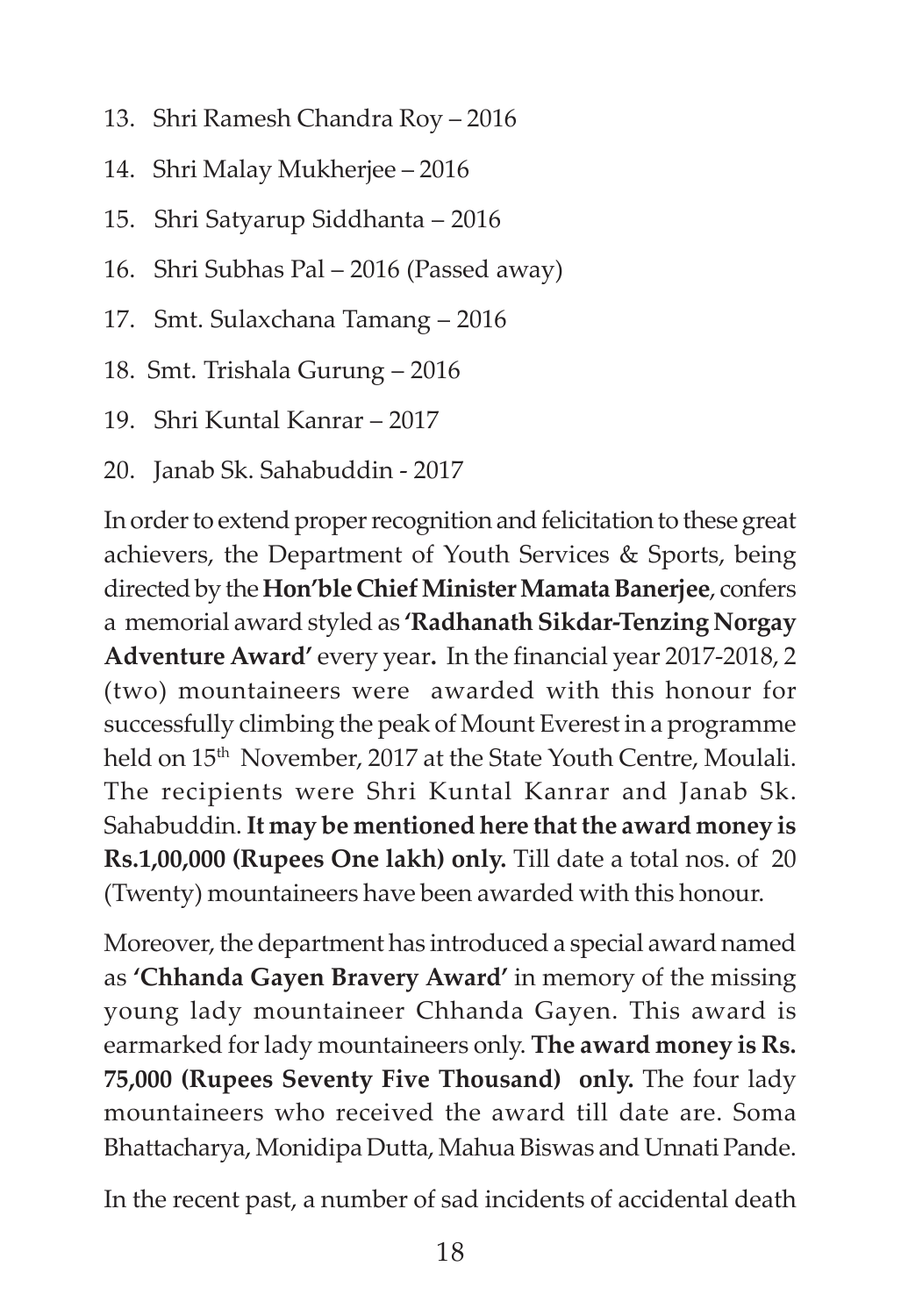took place while undergoing Mt. Everest and other peaks expedition. So the Government of West Bengal introduced a few directives during the last financial year to ensure the safety and security of the sports persons intending to participate in mountaineering and other adventure sports and also willing to get financial and other assistances from the WBMASF. The directives are as follows :

- **1.** The maximum age limit will be 50 years as on  $1<sup>st</sup>$  January of the year of expedition.
- **2.** The aspirant climber of Mt. Everest (8,848 mts.) or any peak above 8000 mts. must have climbed at least four peaks of the height of 6000 mts. and above in the last five years.
- **3.** The aspirant must have full body medical checkup from the Govt. Hospital. Special check-up of Heart and Lungs by Cardiologist and Pulmonologist to be done and the medical report has to be placed before the committee.
- **4.** For getting any sort of assistance from WBMASF, aspirant must have family insurance and evacuation insurance (including Helicopter and Sherpa's Cost) in case of any accident.
- **5.** The Govt. of West Bengal will intimate the names of members of Expedition to the Govt. of Nepal who get assistance from West Bengal Mountaineering & Adventure Sports Foundation (WBMASF). The Govt. of West Bengal will have no responsibility for those who undertake expedition by their own and without the knowledge of Govt. of West Bengal.
- **6.** It will be compulsory for the climbers to give the details of their agencies and Base Camp Manager (person responsible with phone numbers, e-mail etc.) and their own local phone number of communication to the committee.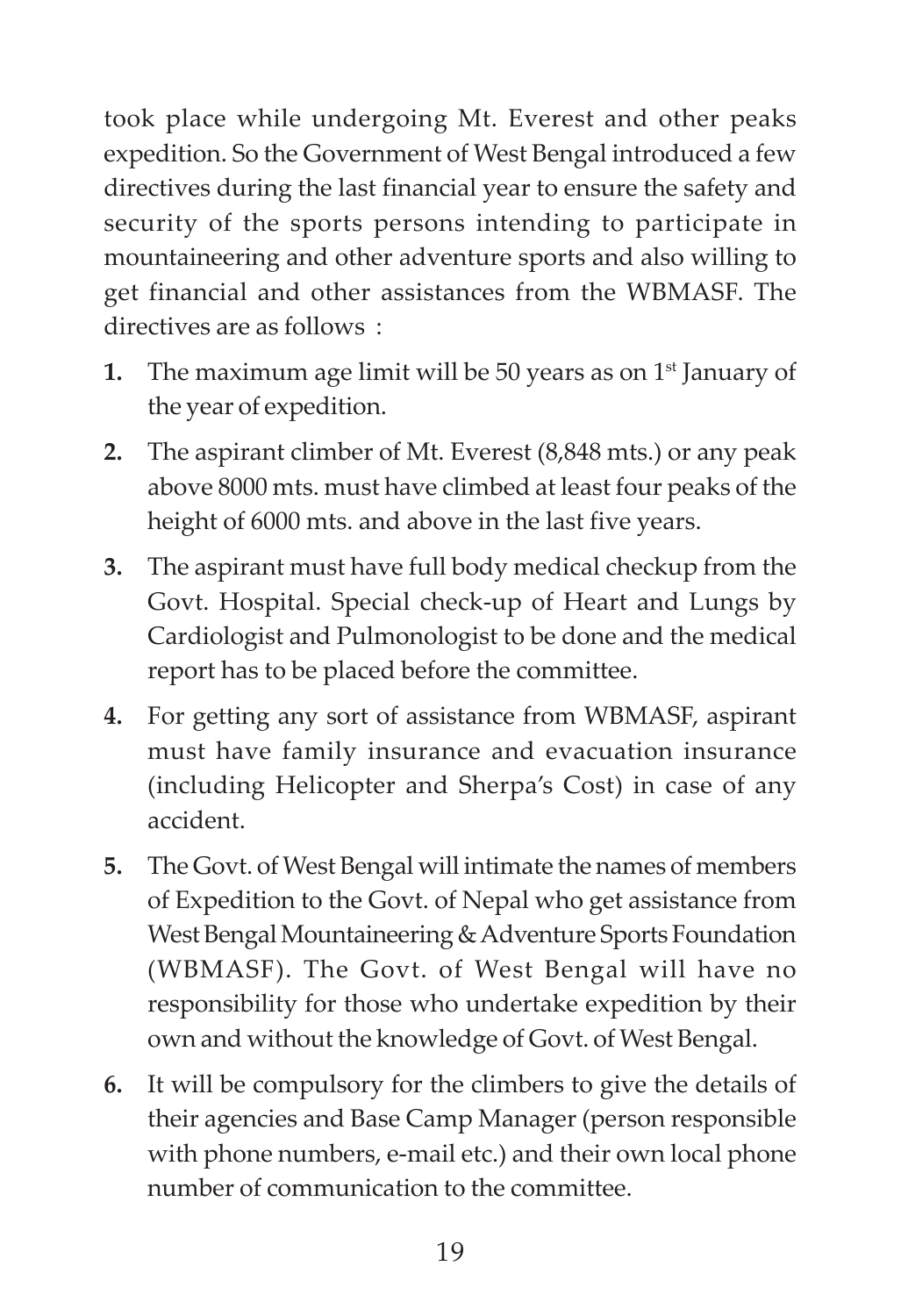**7.** A committee has also been formed to examine the above requisite criteria & eligibility of the applicants.

**Conquering the peak of Mt. Everest is an all time dream for all mountaineers. But requirement of sufficient fund also cannot be denied besides having ample training, skill and determination while translating the dream into reality. Considering this, the Department of Youth Services & Sports had been providing the aspiring mountaineers with an one-time financial grant of Rs. 5,00,000 (Rupees Five Lakh) only for conducting their Mt. Everest expedition. It is proposed that the amount of this grant be enhanced from Rs. 5,00,000 (Rupees Five Lakh) only to the tune of Rs.7,50,000 (Rupees Seven Lakh Fifty Thousand) only from the financial year 2018-2019.**

### **Development of Sports**

Presently, financial assistance is provided to various Clubs/ Organizations, Government/Non-Government Organizations, Schools/Colleges/Universities and Government Departments for the following schemes for Development of Sports running under this Department :

### **Distribution of Sports Goods**

**Hon'ble Chief Minister Mamata Banerjee announced in the last financial year that measures has to be taken so that sports may become a mandatory part of school education. Accordingly my department took decision to provide footballs to each Secondary & Higher Secondary Schools and High Madrasahs of our state in the last financial year. But, in the mean time, the decision of organizing FIFA U-17 World Cup at Vivekananda Yuva Bharati Krirangan, Kolkata was finalized. Keeping this in mind, the football distribution programme was given a more extended**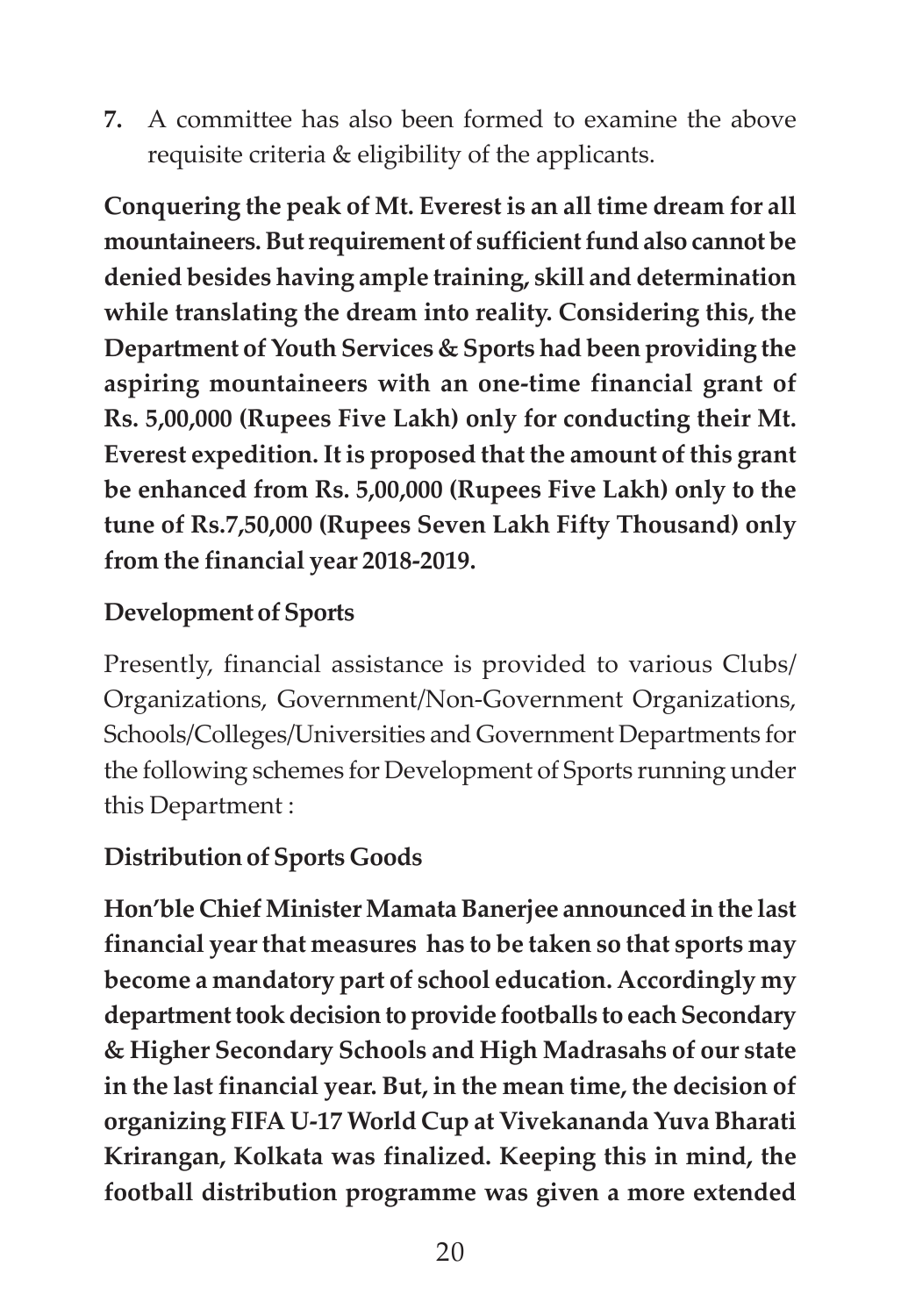**shape to popularize football all over the state in a bigger way and to create a frenzy regarding football as a game in every strata of life. Accordingly, 05 (five) nos. of footballs were distributed to all Secondary & Higher Secondary Schools, High Madrasahs, Colleges along with all Clubs/Organizations of our state who received financial grant from this Department. Moreover, 10 (ten) nos. of footballs were also given to all Universities of our state along with all Police Lines and Battalions. Altogether, 1,25,000 (One Lakh Twenty Five Thousand) nos. of footballs were distributed under the scheme.**

## **Extending Financial Assistance to Clubs/Organizations for the Development of Sports & Sports Infrastructure under 'KHELASHREE' scheme**

The Department of Youth Services & Sports, in a programme held on 24, 27 January and 4 February, 2018 at the Netaji Indoor Stadium, Kolkata, extended financial assistance of Rs. 2,00,000 (Rupees Two Lakh) only to about 4,300 (Four Thousand Three Hundred) new clubs and organizations and Rs.1,00,000 (Rupees One Lakh) only to about 10,645 (TenThousand Six Hundred Forty Five) old clubs/organizations of our state for the purpose of development of sports and sports infrastructure. Till date, about 20,000 (Twenty Thousand) clubs/organizations have received this grant.

## **Development of Play Ground**

Development of Play Ground claims importance for overall development of sports. Keeping this in view my Department has taken decision to extend financial assistance to various clubs/ organizations and schools-colleges & universities for developing play grounds under their control, if any. A maximum amount of Rs.10,00,000 (Rupees Ten Lakhs) only is given for developing a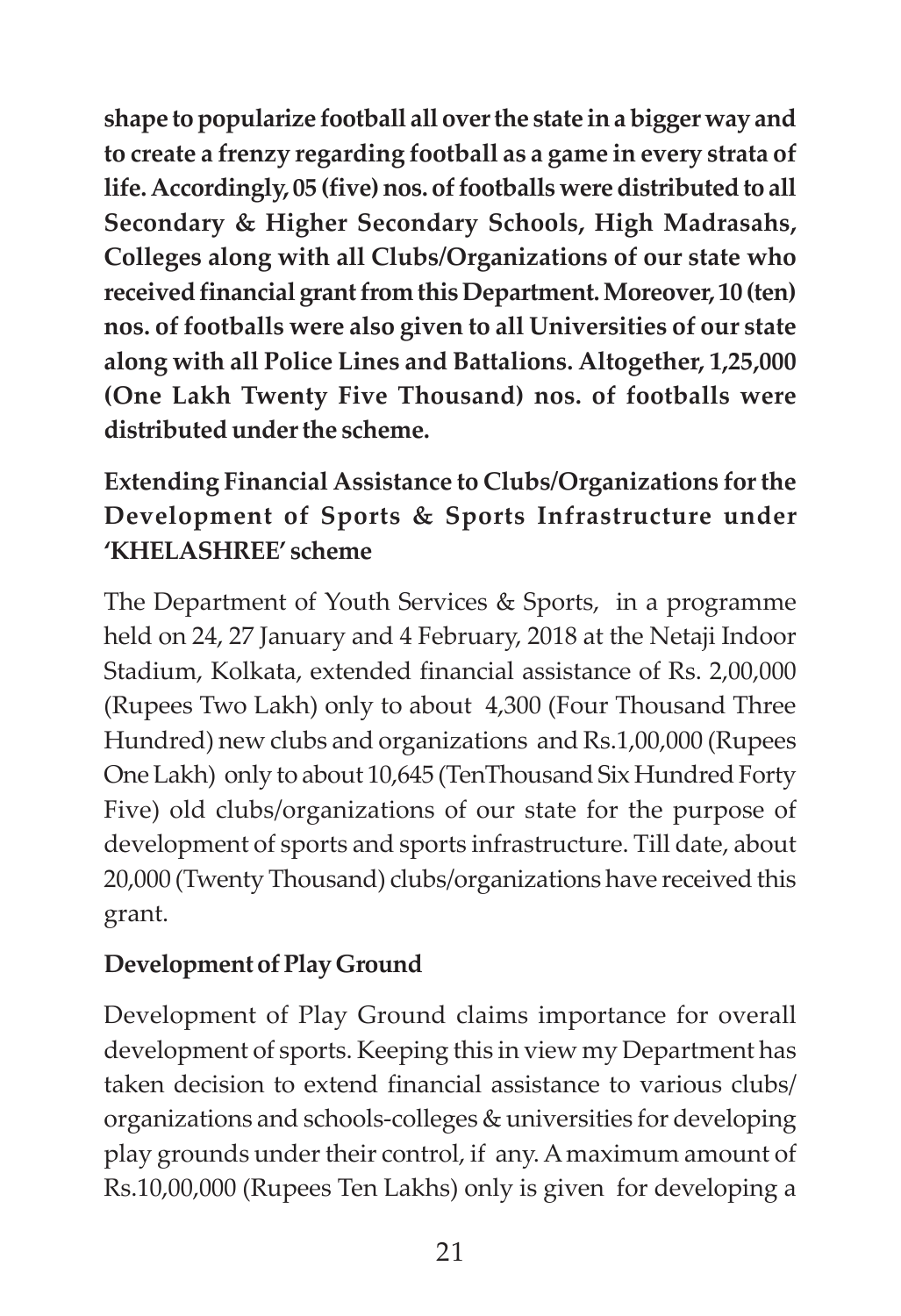ground measuring more or less 115 mts. of length and 78 mts. of bredth in case of football ground. To get the necessary approval for availing the assistance, the applicant organization will have to submit the following papers & documents mandatorily with their application and **all the documents should be sent through the concerned District Magistrate only** :

- **1. Documents of Government Affiliation in cases of Schools/ Colleges/Universities and Documents of registration of the organization under the Society Registration Act in cases of organizations.**
- **2. The audit report for the last three years in respect of the school/college/ university/club/organization.**
- **3. Photocopy of the Bank Pass Book of the school/college/ university/club/organization.**
- **4. The photograph of the land and documents in respect of the ownership of the land / computerized R.O.R.**
- **5. A full size photograph of the building of the organization in which the signboard containing the name of the organization is visible.**
- **6. Recommendation of MLA/District Magistrate of the concerned area.**
- **7. Resolution of the school/college/ university/club/organization.**
- **8. Vetted Plan and Estimate prepared by the District Engineer in cases of rural areas and Executive Engineer in cases of municipal areas.**
- **9. An affidavit in a given format on a Non-judicial Stamp Paper of Rs. 10 (Rupees Ten) only made before a Notary.**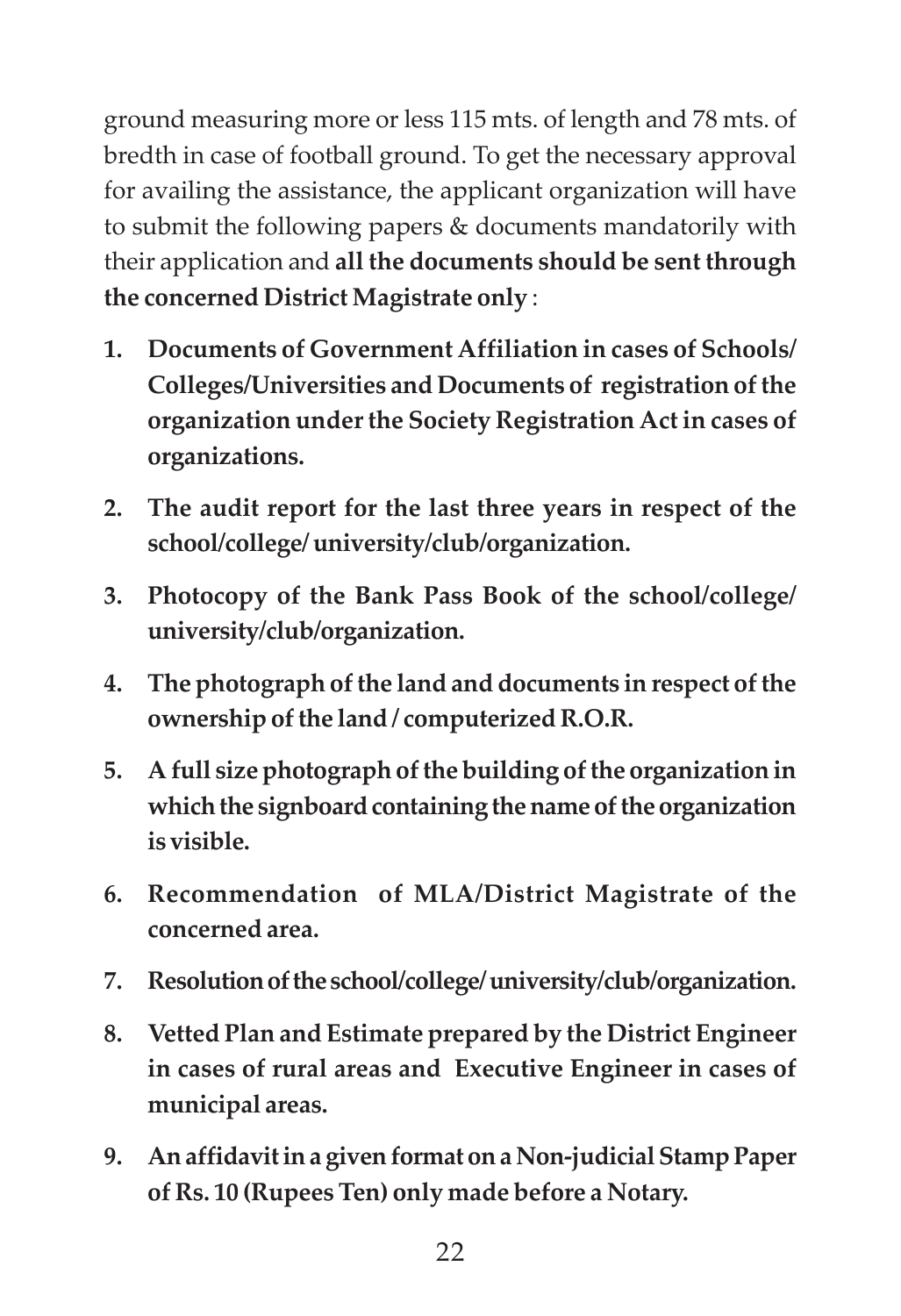**10. An affidavit submitted before one First Class Magistrate containing the undertaking that the ground will not be used for any social/cultural programme (where chances of erection of bamboo poles prevail) except sports.**

**Financial grant has been sanctioned for Development of altogether 368 nos. of Play Grounds till date.**

## **Assistance for Setting up of Multigym**

It has already been mentioned that the mental development of youth is not possible without the development of their physique also. That is why, an one-time financial assistance to the tune of maximum Rs.3,00,000 (Rupees Three Lakhs) only is given to schools, colleges, universities and other organizations on the basis of their requirement for setting up of multigym and purchase of accessories thereof. To get approval for availing the assistance, the applicant organization will have to submit the following papers & documents mandatorily with their application :

- **1. Documents of Government Affiliation in cases of Schools/ Colleges/Universities.**
- **2. The audit report for the last three years.**
- **3. Photocopy of the Bank Pass Book.**
- **4. Quotation from any one of the enlisted suppliers.**
- **5. A full size photograph of the building of the organization in which the signboard containing the name of the organization is visible. A photograph of the room where the multigym will be set up is also required.**
- **6. Recommendation of MLA/District Magistrate of the concerned area.**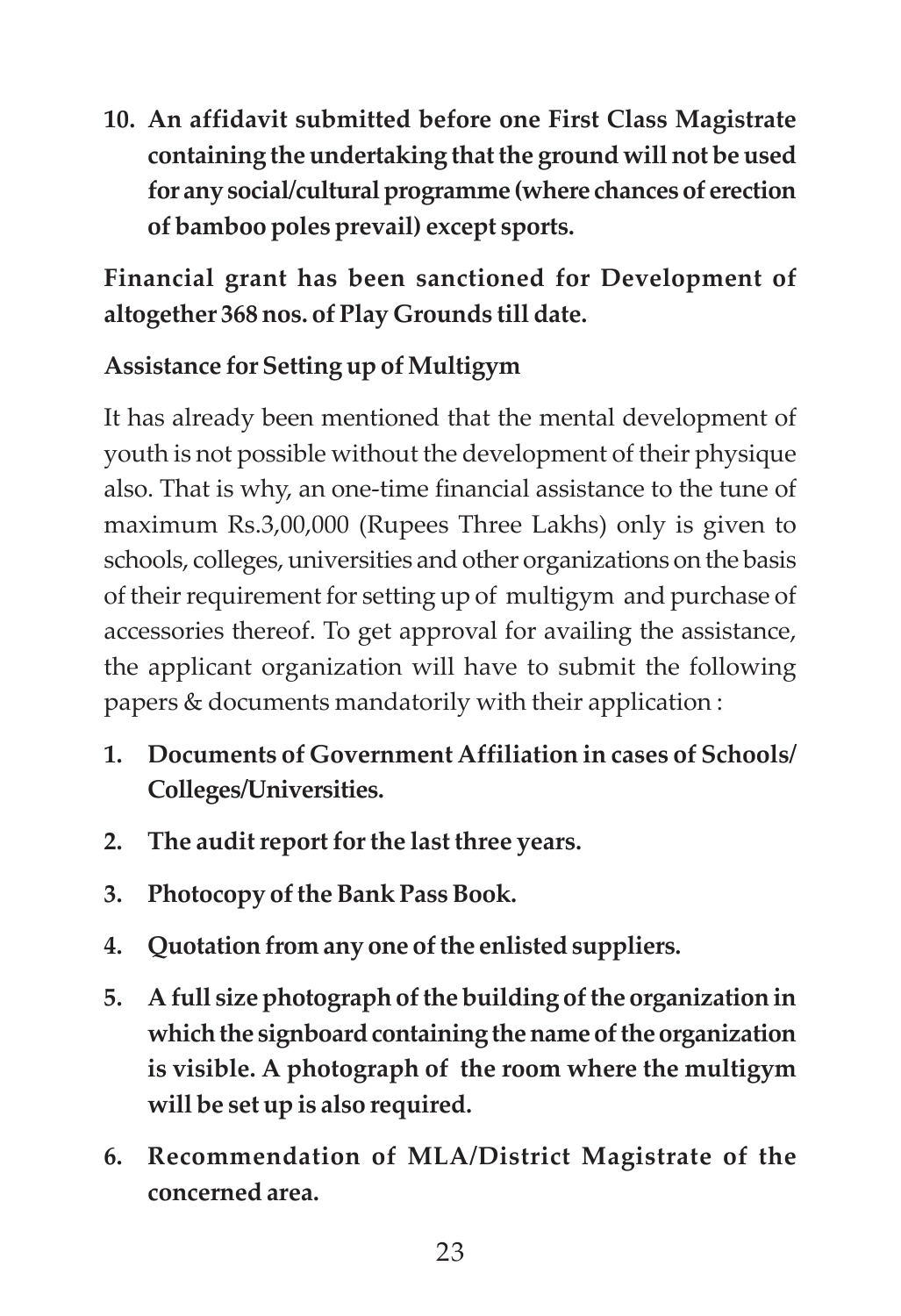- **7. Copy of the Resolution of the Managing Committee.**
- **8. Copy of the Deed/R.O.R. (If available).**
- **9. An affidavit in a given format on a Non-judicial Stamp Paper of Rs. 10 (Rupees Ten) only made before a Notary.**

**Financial grant has been sanctioned for setting up of altogether 2,865 nos. of Multigym till date.**

## **Assistance for Setting Up of Mini Indoor Games/Recreation Complex**

The Department of Youth Services & Sports has been providing financial assistance to various local bodies, schools, colleges, clubs and organizations of our state for setting up of Mini Indoor Games/ Recreation Complex for enabling them to organize different kind of sports.

**The project cost for setting up of Mini-Indoor Games/Recreation Complex has been fixed to the tune of a maximum Rs.20,00,000 (Rupees Twenty Lakhs) only. Primarily 50% of the total sanctioned amount is given and the rest 50% is given only after submission of the utilization certificate. The programme is being implemented through the concerned District Magistrates only.**

The applicant organizations have to submit the following necessary papers and documents mandatorily with their applications and **the application and other relevant papers & documents should be submitted through the concerned District Magistrates only :**

**1. Documents in respect of the registration of the organization under the Society Registration Act (Documents of government affiliation in case of schools/colleges/ universities).**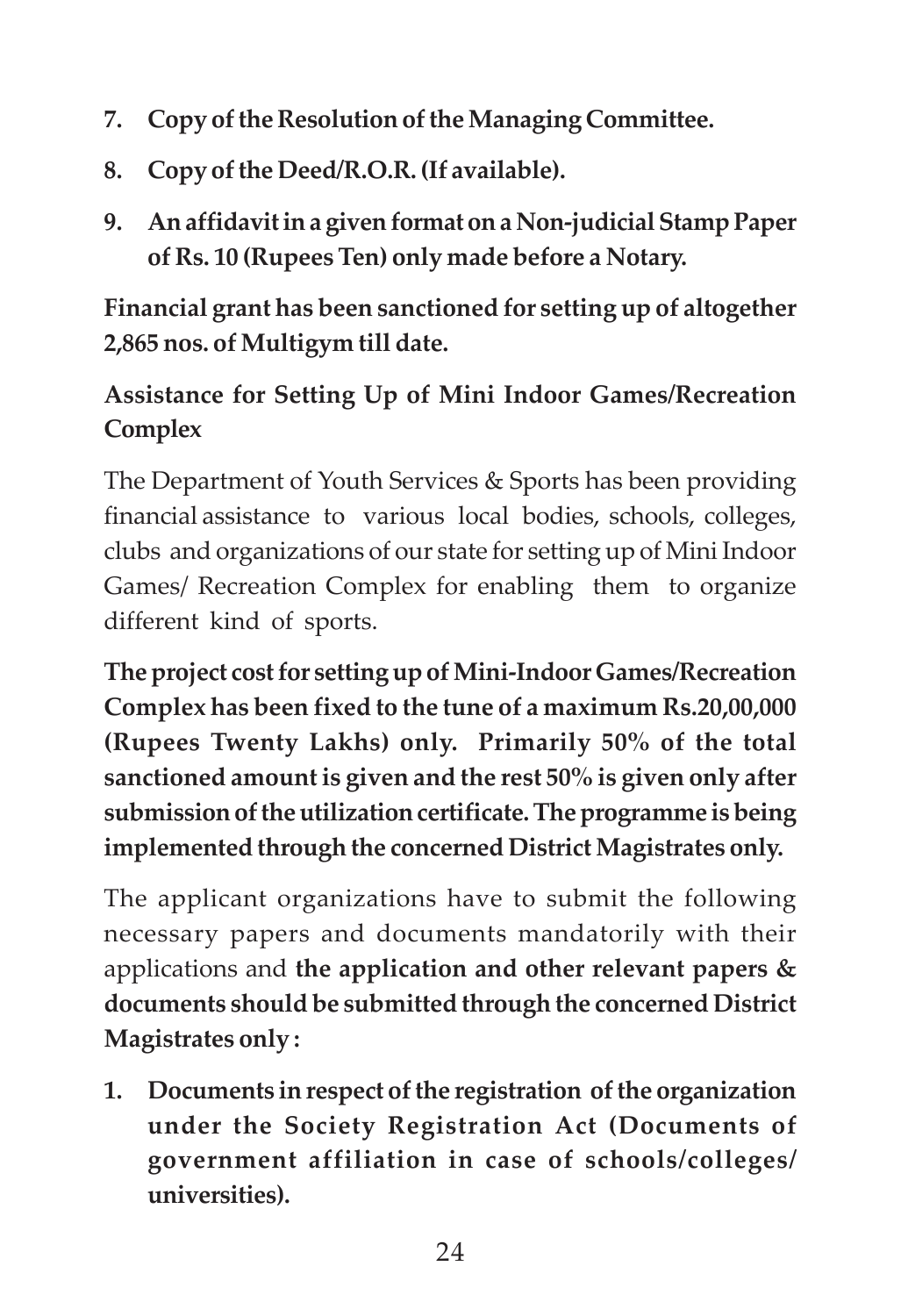- **2. The audit report of the organization/institution for the last three years.**
- **3. The photocopy of the Bank Pass Book of the organization/ institution.**
- **4. Vetted Plan and Estimate prepared by the District Engineer or Executive Engineer.**
- **5. A full size photograph of the building of the organization/ institution in which the signboard containing the name of the organization/institution is visible.**
- **6. Documents in respect of the ownership of the land / computerized R.O.R. The area of the land should be not less than 6 (Six) Cottahs**
- **7. Recommendation of the MLA/District Magistrate of the concerned area.**
- **8. Resolution of the organization/institution.**
- **9. An affidavit in a given format on a Non-judicial Stamp Paper of Rs. 10 (Rupees Ten) only made before a Notary.**

**Financial grant has been sanctioned for construction of altogether 615 nos. of Mini Indoor Games/Recreation Complex till date.**

#### **Science Based Programmes**

To eradicate various blind faith, superstitions and prejudices prevailing in our society, development of scientific aptitude and temper is very much necessary. I feel that the students and youth of our society should play a vital role in this context. The social progress is not possible without the development of proper scientific aptitude amongst the students and youth. Keeping this in view, the Department of Youth Services & Sports has regularly been implementing two annual programmes jointly with the **Birla Industrial & Technological Museum (BITM), Kolkata** namely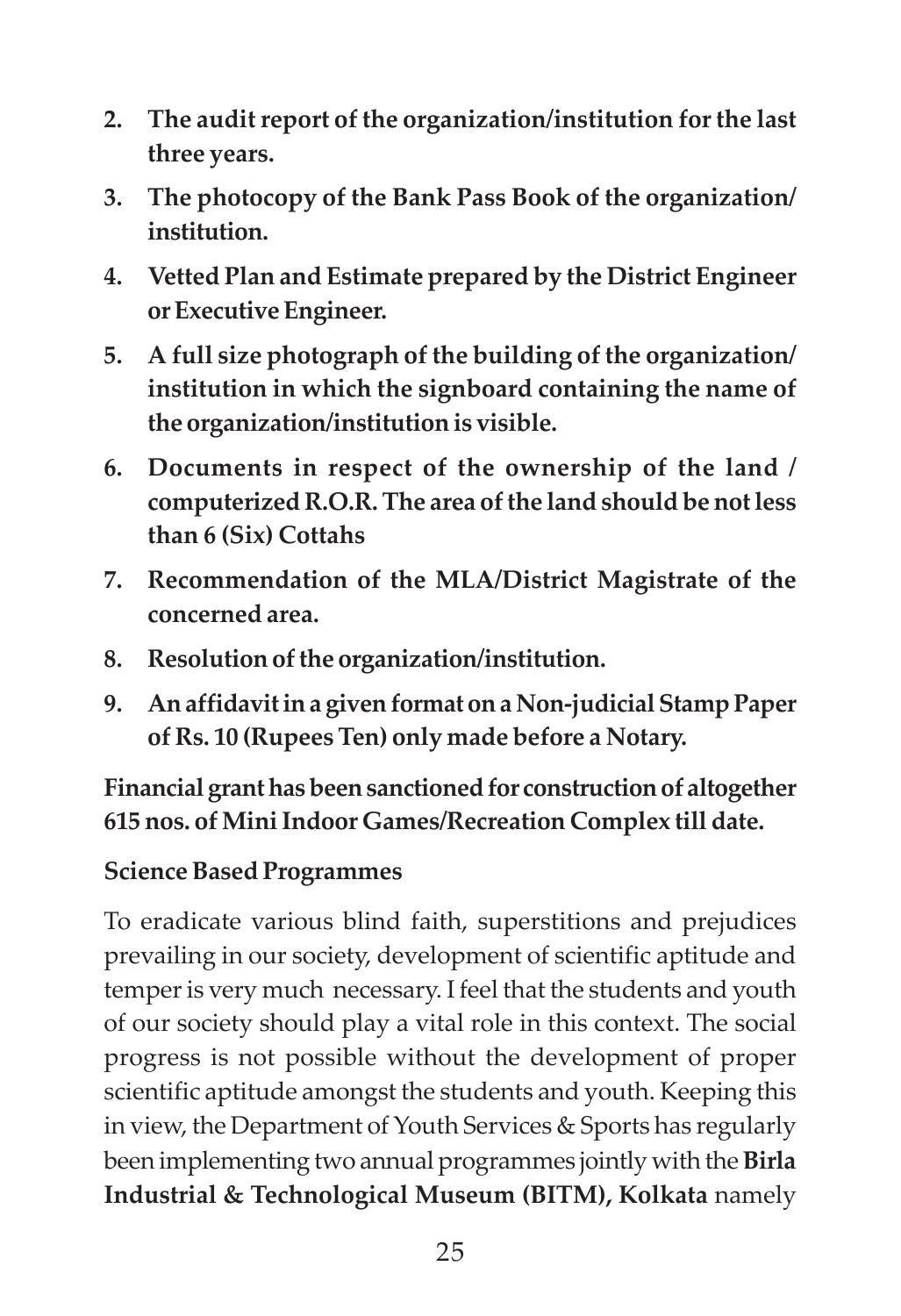#### **1. Students' Science Seminar & 2. West Bengal State Student-Youth Science Fair**.

#### **West Bengal State Student-Youth Science Fair :**

**'West Bengal State Student-Youth Science Fair'** is a two-tier competitive programme meant for the students of Secondary and Higher Secondary Schools, Colleges and Universities of our state which is organized at the District and State Level in association with the Department of School Education, Higher Education, Science & Technology & Bio-Technology, Government of West Bengal, West Bengal State Council of Science & Technology, Jagadis Bose National Science Talent Search (JBNSTS) and the Birla Industrial & Technological Museum (BITM), Kolkata. The BITM and JBNSTS provide their technical expertise whereas the Department of Youth Services & Sports extends the administrative and financial support. The successful candidates of the state level competition get the opportunity to represent the state in the **'Eastern India Science Fair'** along with the models prepared by them. In the financial year 2017-2018, the District Level Science Fair was organized during the period from 4-25 January, 2018 and the State Level Student-Youth Science Fair was organized on & from 30-31 January, 2018 at the Netaji Indoor Stadium, Kolkata.

### **198 nos. of Science Models prepared by students from 132 nos. of schools, 64 nos. of colleges and 2nos. of post graduate colleges of our state participated in the State Level Science Fair this year.**

### **Exceptional Science Models Prepared By Non-student Youth**

Since the financial year 2016-17 a new event styled as **'Exceptional Science Models Prepared By Non-student Youth'** has been included in the West Bengal State Student-Youth Science Fair. It is very often seen that many original science model makers apply to the West Bengal State Council of Science & Technology for getting patent of their innovation. In most of the cases, these model makers appear to be not attached with any formal educational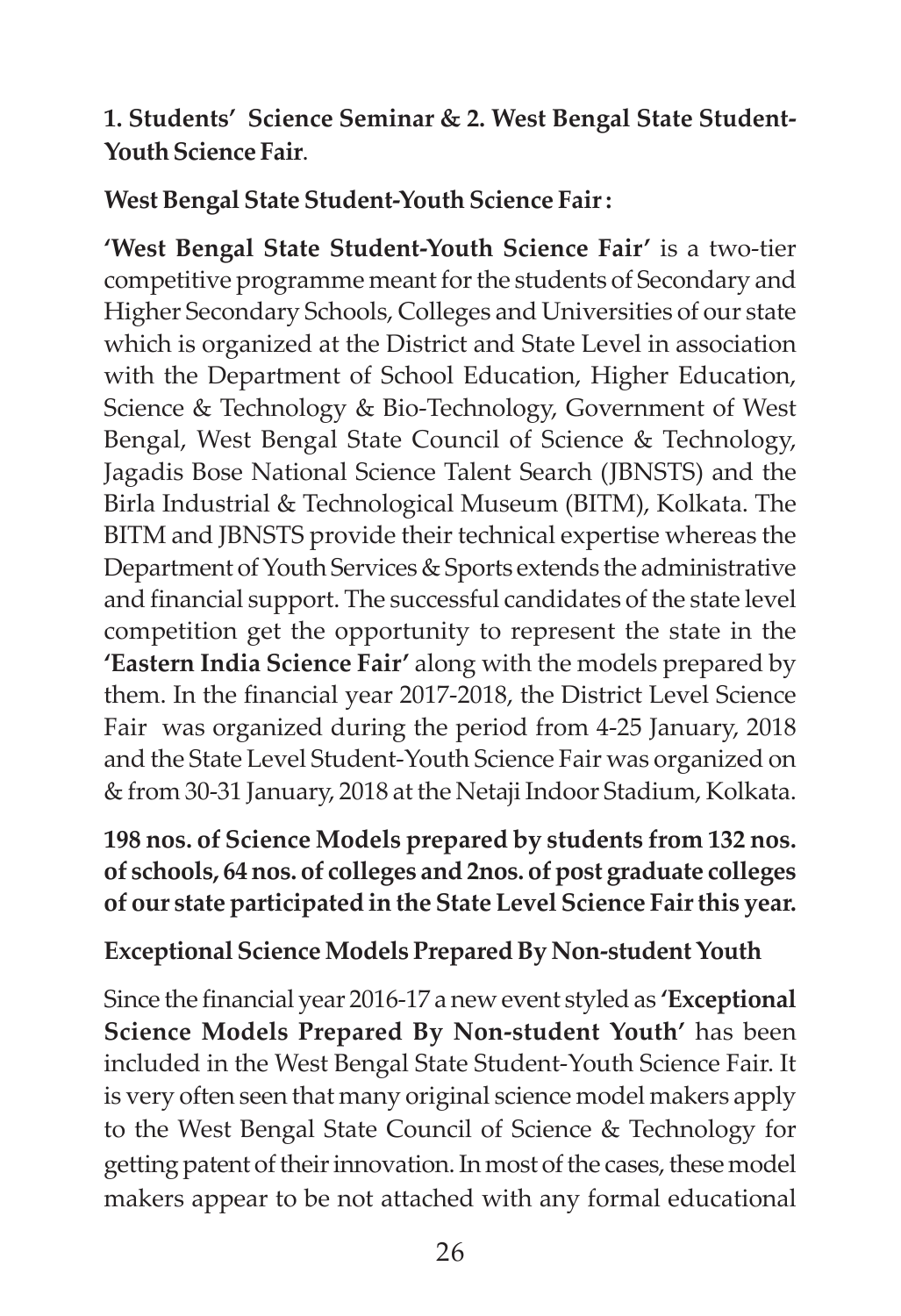institutions whereas the models innovated by them appear to be very interesting in nature. This new event has been introduced with an aim to enable a few of these non-student youth exceptional model makers participate and exhibit their models in the state level fair organized by this Department.

## **Pension to Ex-Olympians**

This programme was introduced by the Department of Youth Services & Sports to acknowledge gratitude and extend humble assistance to the Ex-Olympians in their old age. Initially the programme was launched by providing token pension to 17 Ex-Olympians. But presently 4 (Four) such sports personalities are getting the pension facilities as other recipients are no more with us. **Since** t**he present government assumed power, the amount of the pension has gradually been enhanced from Rs. 2,000 (Rupees two Thousand) only per month to Rs.12,000 (Rupees Twelve Thousand) only per month.**

## **New Initiative**

**Introduction of Swastha Sathi Scheme for Eminent Former Sports Persons of the State**

**Hon'ble Chief Minister, in a programme for felicitating distinguished sports persons of our state on 24th January, 2018 at Netaji Indoor Stadium, announced that the Government is going to extend the scope of SWASTHA SATHI scheme with a view to incorporate the Eminent Former Sports Persons who had participated at International, National and State Level Sports competitions representing the State of West Bengal to ensure health care facilities for them.**

**It is my pleasure to announce that this has already been translated into reality. Vide Memo No. 642 - F [P] dated 2nd February, 2018 of Finance Department, all eminent former**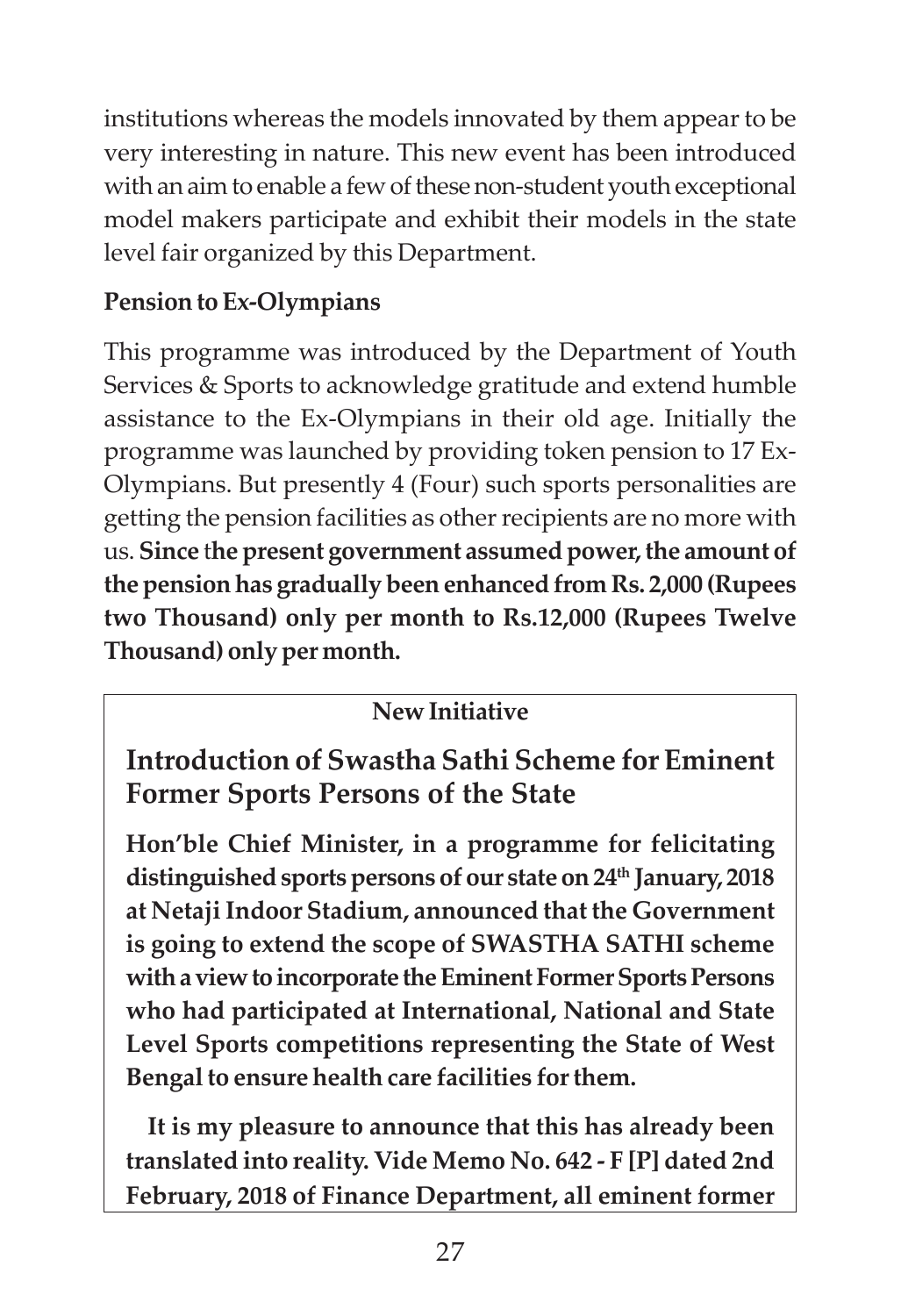**sports persons who had participated at International, National and Sate Level Sports Compeitions representing the State of West Bengal will also get the healthcare facilities under 'Swastha Sathi' scheme accordingly.**

## **FIFA U-17 World Cup**

The Government has implemented the renovation and upgradation work of Vivekananda Yuba Bharati Krirangan to ensure that the stadium becomes FIFA compliant and also to ensure that all upgradation work including beatification are completed in time. It needs a special mention here that the renovated Vivekananda Yuva Bharati Krirangan was vested not only with the responsibility for holding 11 (eleven) World Cup matches but also glorified with the honour of holding the quarter final, semi final and final match of World Cup which is unique in the history of FIFA. The stadium has also been recognized as the best amongst all other stadiums of our nation in terms of number of spectators present in a single stadium.

## **'Biswa Banga Krirangan' at Jalpaiguri Sports Complex**

**A sports complex styled as 'Biswa Banga Krirangan'has been set up at Jalpaiguri in North Bengal. A Memorandum of Understanding (MOU) has also been signed with the Sports Authority of India (SAI) so that they take up necessary measures for running the complex in a suitable manner and giving it a shape of one of the most important centres of excellence in India.**

### **Setting up of Sports Academy**

For finding out the sports talents lying unnoticed, unutilized and provide them with proper training, a few Sports Academies have been taken up with full facilities which are as follows:

### 1**. Bengal Football Academy, Khardah, North 24 Parganas**

Bengal Football Academy, the only of its kind in the entire country, has been inaugurated by the **Hon'ble Chief Minister** of West Bengal on 28.09.2013. at Khardah Vivekananda Stadium,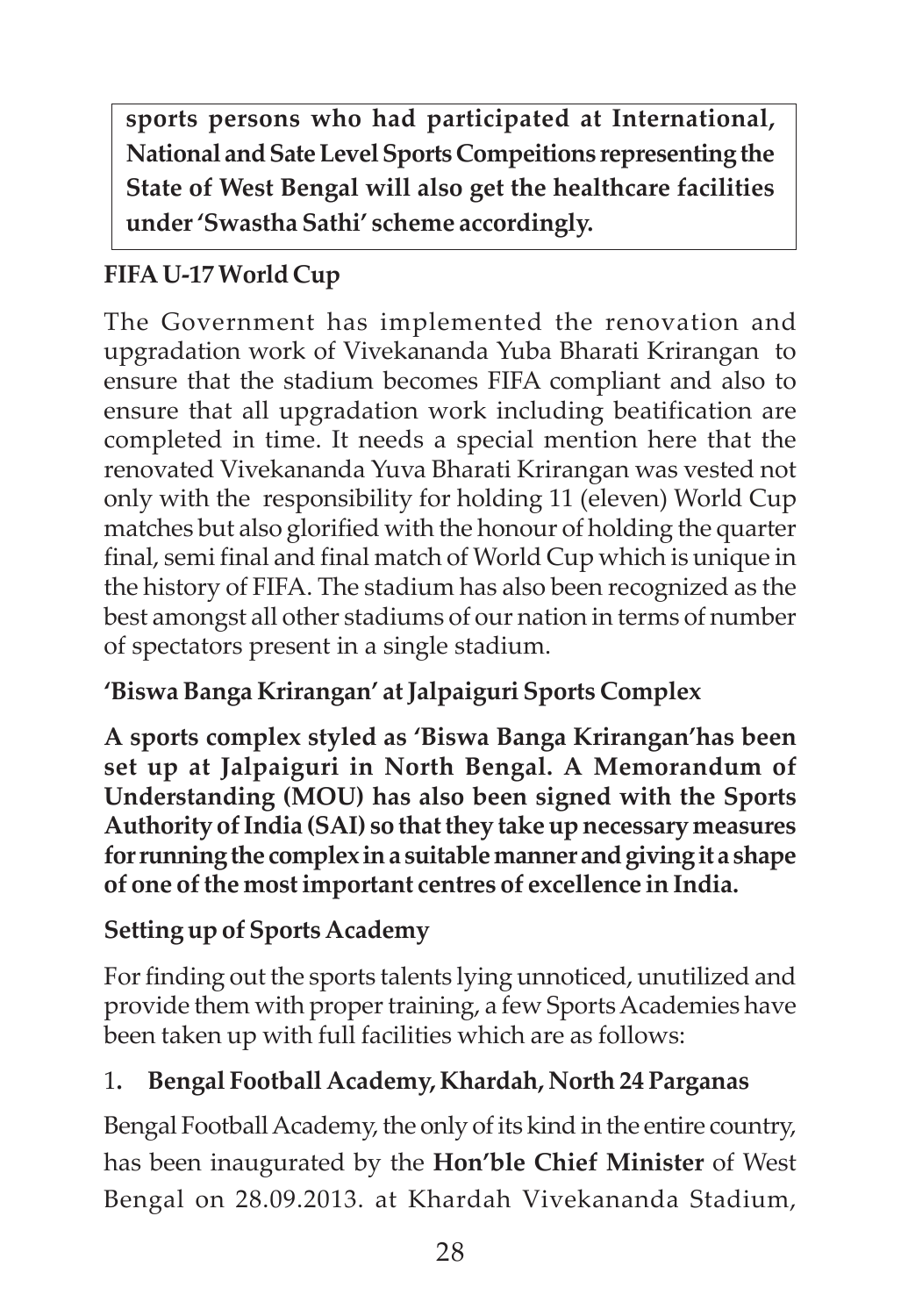Khardah, North 24 Parganas. The Academy has already been affiliated by the All India Football Federation and has participated in under – 18 Youth League. The said academy has been running successfully with 40 nos. of trainees. Steps are being taken to provide training to the footballers of the Bengal Football Academy under the guidance of professional and residential coaches.

## 2. **Archery Academy at Jhargram**

With the inspiration of **Hon'ble Chief Minister**, construction of Archery Academy at Jhargram was started for an overall development of Jangalmahal area and the project has recently been completed and operationalised also. The Director, Coaches and other support staffs has been engaged for the academy with the concurrence of Finance Department. At present, 32 numbers of meritorious students selected from different corners of the state are undertaking residential training under supervision of trained coaches in this academy.

## **1. Bengal Tennis Academy at Salt Lake**

A Tennis Academy at Vivekananda Yuva Bharati Krirangan, Salt Lake has been set up by the Department of Youth Services and Sports, in association with the Bengal Tennis Association which has already started functioning. Presently, the selection of talented trainees across the state is under process. The Department will sponsor fifty children who will undertake training free of cost at this academy by the certified coaches.

# **Apart, inititatives have been taken for setting up of a few other Sports Academies which are as follows :**

1. **State Hockey Academy** at Vivekananda Yuva Bharati Krirangan, Saltlake, Kolkata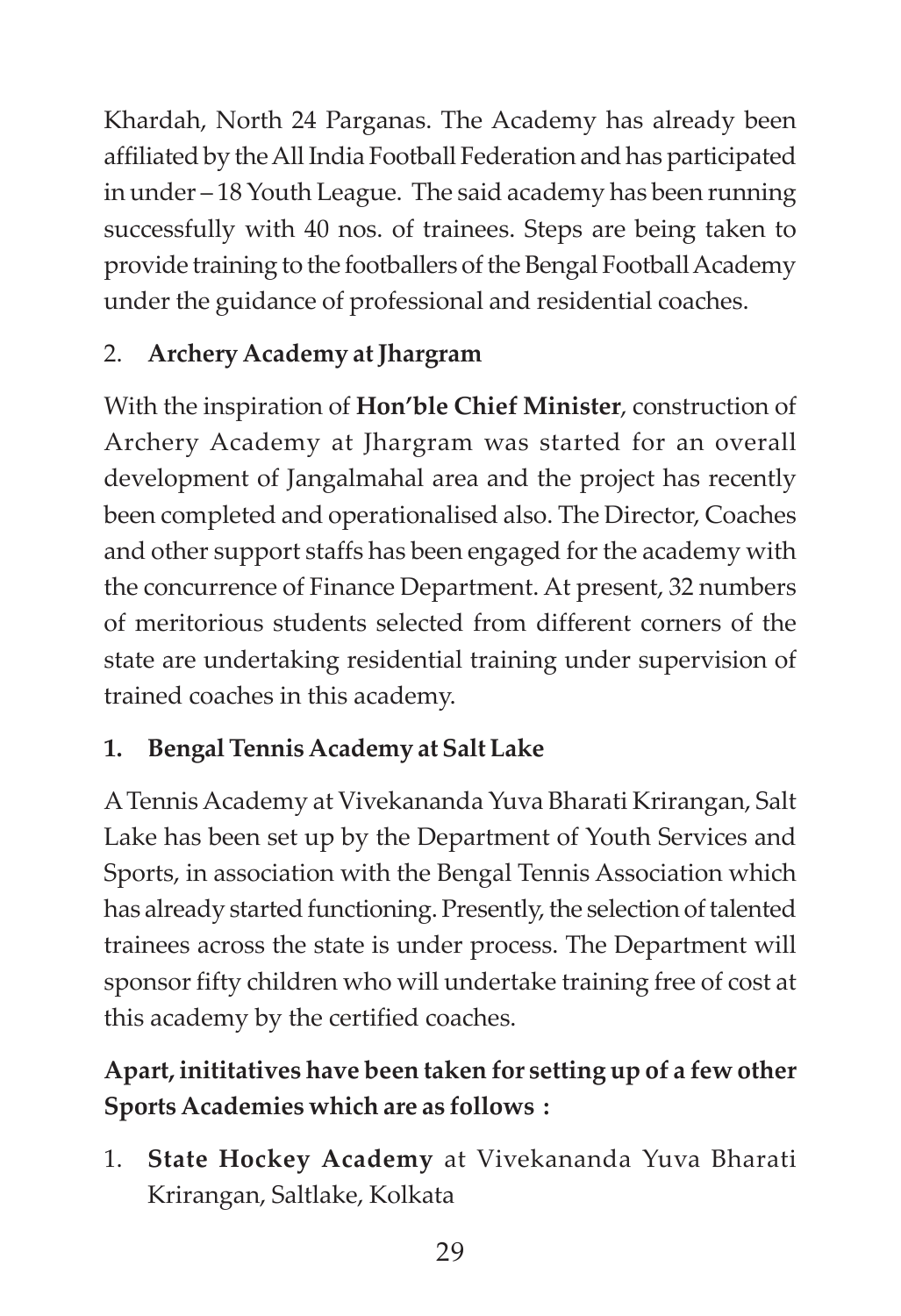- 2. **Swimming Academy** at Beleghata Subhas Sarobar, Kolkata
- 3. **Athletics Academy** at Vivekananda Yuva Bharati Krirangan, Saltlake, Kolkata
- 4. **Table Tennis Academy,** Vivekananda Yuba Bharati Krirangan, Salt Lake

#### **Creation of Sports Infrastructure for the development of sports**

The government has taken initiatives for creation of sports infrastructure like Stadium, Playground and Sports Academy etc. at the Sub-Division Level and District Level to enable more and more youth to participate in the Games and Sports for accelerating their physical and mental development right from the grass-root level which are as follows :.

**DISTRICT-WISE LIST OF IMPORTANT SPORTS INFRASTRUCTURE : RENNOVATION AND CONSTRUCTION SCHEMES TAKEN UP BY THE PRESENT STATE GOVERNMENT.**

| <b>DISTRICT</b> | <b>NAME OF THE SCHEME</b>                     |
|-----------------|-----------------------------------------------|
| <b>Bankura</b>  | Construction of Stadium at Onda<br>(Phase-I)  |
| <b>Birbhum</b>  | Upgradation / Modification of Suri<br>Stadium |
|                 | Construction of Stadium at Bhatar,<br>$1_{-}$ |
| Purba Burdwan   | 2. Renovation of Spandan Sports<br>Ground     |
|                 | Construction of Stadium at Memari<br>3.       |
|                 | Upgradation and Renovation of<br>4.           |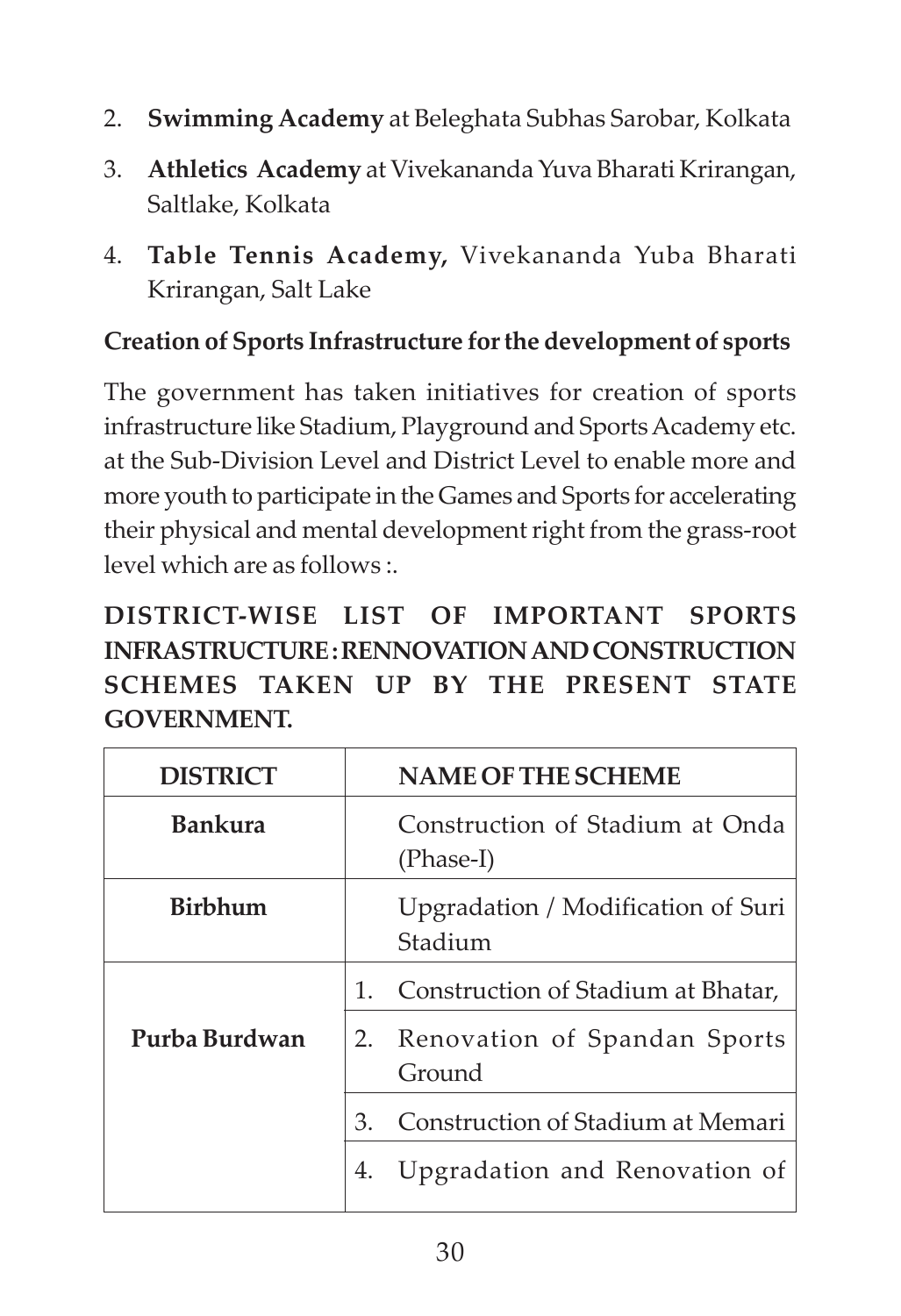| <b>DISTRICT</b>  | <b>NAME OF THE SCHEME</b>                                                                                           |  |
|------------------|---------------------------------------------------------------------------------------------------------------------|--|
|                  | Kalna Aghorenath Park Stadium                                                                                       |  |
| Coochbehar       | <b>Construction of Concrete Basketball</b><br>1.<br>Court at Rajbati Stadium Complex.                               |  |
|                  | Repair/Renovation of Indoor<br>2.<br>Stadium<br>at Rajbati Stadium<br>Complex                                       |  |
| Dakshin Dinajpur | Upgradation of Indoor Stadium at<br>1.<br>Balurghat                                                                 |  |
|                  | Upgradation of Gangarampur<br>2.<br>Stadium                                                                         |  |
| Darjeeling       | Upgradation of Labong Stadium (1st<br>1.<br>Phase)                                                                  |  |
|                  | Flood Lighting System along with<br>2.<br>Repair and Renovation of Existing<br>Room within Kanchangangha<br>Stadium |  |
| Jalpaiguri       | Football Ground Renovation of<br>1.<br>Samsing Tea Garden Tope Line                                                 |  |
|                  | 2.<br>Renovation of Gymnasium of<br>Jalpaiguri Town Club                                                            |  |
|                  | Upgradation of Uluberia Stadium<br>1.                                                                               |  |
| <b>Howrah</b>    | Construction of concrete gallery at<br>2.<br>Amta Sporting club ground, Howrah                                      |  |
|                  | Repair & renovation of Dumurjola<br>3.<br>Stadium (Civil & Electrical)                                              |  |
|                  | Repairing and Renovation of Eastern<br>1.<br>Ground at Chinsurah                                                    |  |
| Hooghly          | 2.<br>Construction of Swimming Pool at<br>Udayani Bayam Samity, Barijhati                                           |  |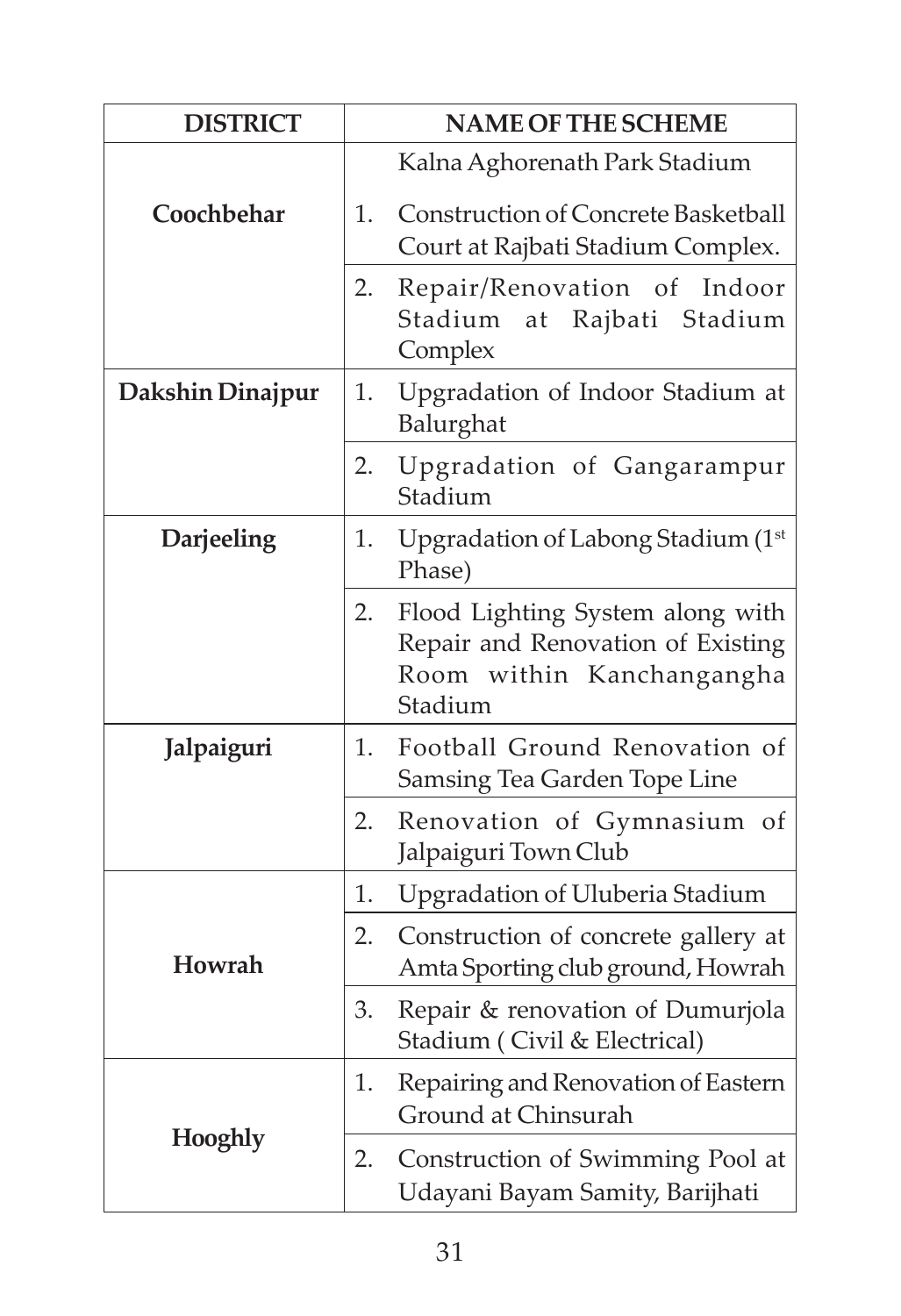| <b>DISTRICT</b>          | <b>NAME OF THE SCHEME</b> |                                                                                              |
|--------------------------|---------------------------|----------------------------------------------------------------------------------------------|
| Malda                    | 1.                        | Infrastructural Development of<br>Malda DSA Stadium                                          |
|                          | 2.                        | Repair / Renovation of Brindabani<br>Maidan                                                  |
|                          | 3.                        | Repair of Satya Chowdhuri Indoor<br>Stadium at English Bazar                                 |
| Murshidabad              |                           | Construction of Boundary wall with<br>Barbed fencing at Berhampore<br><b>Stadium Complex</b> |
| Nadia                    | 1.                        | Renovation / Upgradation<br>of<br>Krishnanagar Stadium                                       |
|                          | 2.                        | Development of Nabadwip Stadium<br>Ground                                                    |
|                          | 3.                        | Construction of Club House-cum-<br>Gallery at Bibhuti Park Play Ground<br>(Birnagar)         |
|                          | 4.                        | <b>Construction of Spectators' Gallery</b><br>at Ranaghat Stadium                            |
|                          | 5.                        | <b>Construction of Spectators' Gallery</b><br>at Santipur Stadium                            |
|                          | 6.                        | Extension of Gallery beside old Club<br>House Kalyani Stadium                                |
| <b>North 24 Parganas</b> | 1.                        | Establishment of Sports Complex at<br>Barrackpore                                            |
|                          | 2.                        | Establishment of District Sports<br>Complex at Naihati                                       |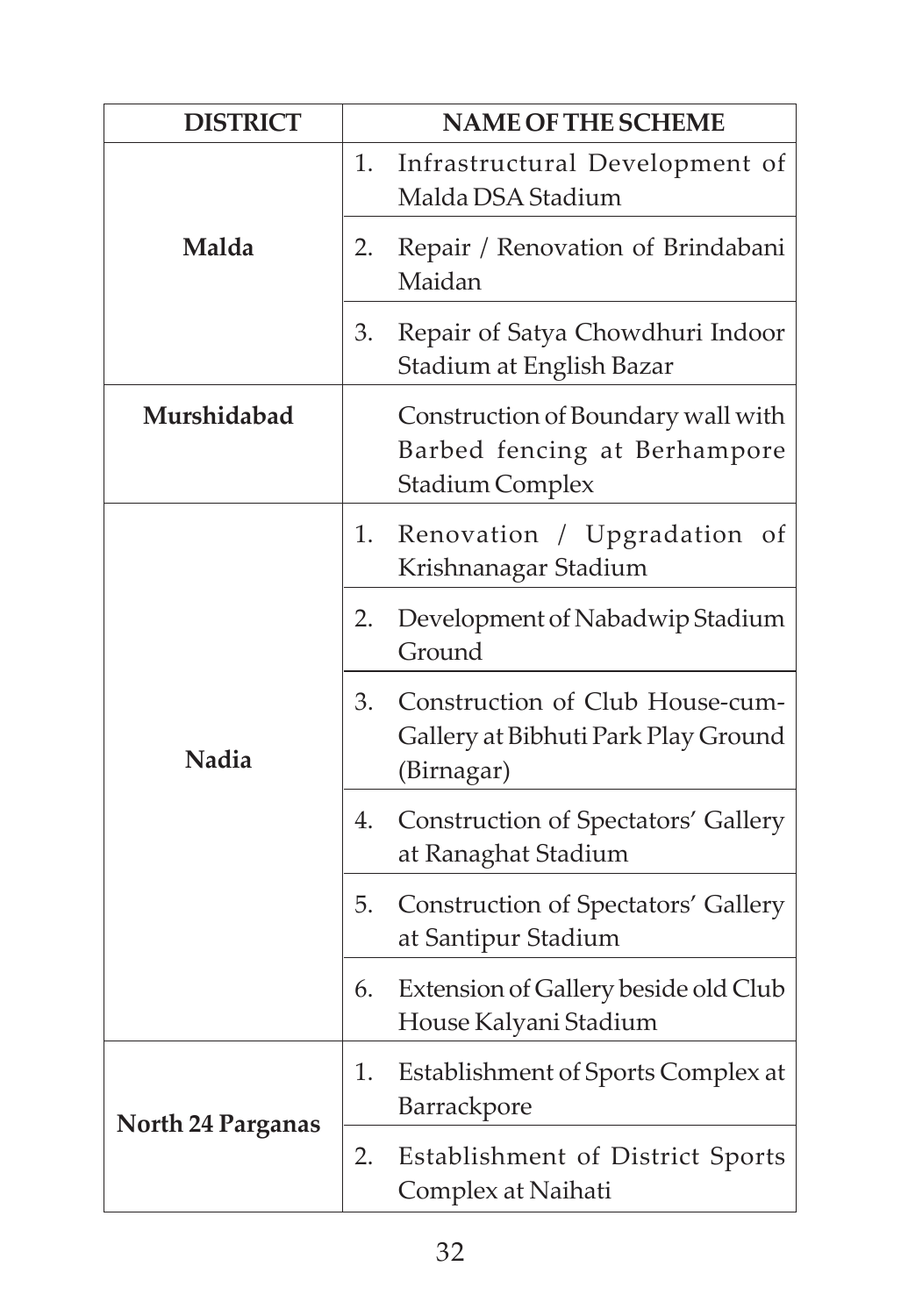| <b>DISTRICT</b>   | <b>NAME OF THE SCHEME</b> |                                                                                        |
|-------------------|---------------------------|----------------------------------------------------------------------------------------|
|                   | 3.                        | Renovation and Reconstruction of<br>the Indoor Stadium at Zilla Bhawan,<br>Sodepur     |
|                   | 4.                        | Development work at Basirhat<br>Stadium at Katchripara, Basirhat                       |
| Paschim Medinipur | 1.                        | Water Treatment Plant at Medinipur<br>Swimming Club                                    |
|                   | 2.                        | Construction of Stadium at Salboni                                                     |
|                   | 3.                        | Construction of Aurobinda Stadium                                                      |
| <b>Jhargram</b>   | 1.                        | Upgradation of Jhargram Stadium                                                        |
|                   | 2.                        | Construction of Stadium<br>at<br>Nayagram                                              |
| Purba Medinipur   | 1.                        | Construction of Sports Complex at<br>Rakhal Memorieal Ground, Tamluk<br>(Phase 1)      |
|                   | 2.                        | Repair / Renovation of Aurobinda<br>Stadium, Contai                                    |
|                   | 1.                        | Construction of Mini Indoor<br>Stadium at Purulia                                      |
| Purulia           | 2.                        | Construction of Hostel Building for<br>Sports Persons at Purulia                       |
|                   | 3.                        | Construction of Gymnasium<br>Building at Raghunathpur Sub<br>Division Stadium, Purulia |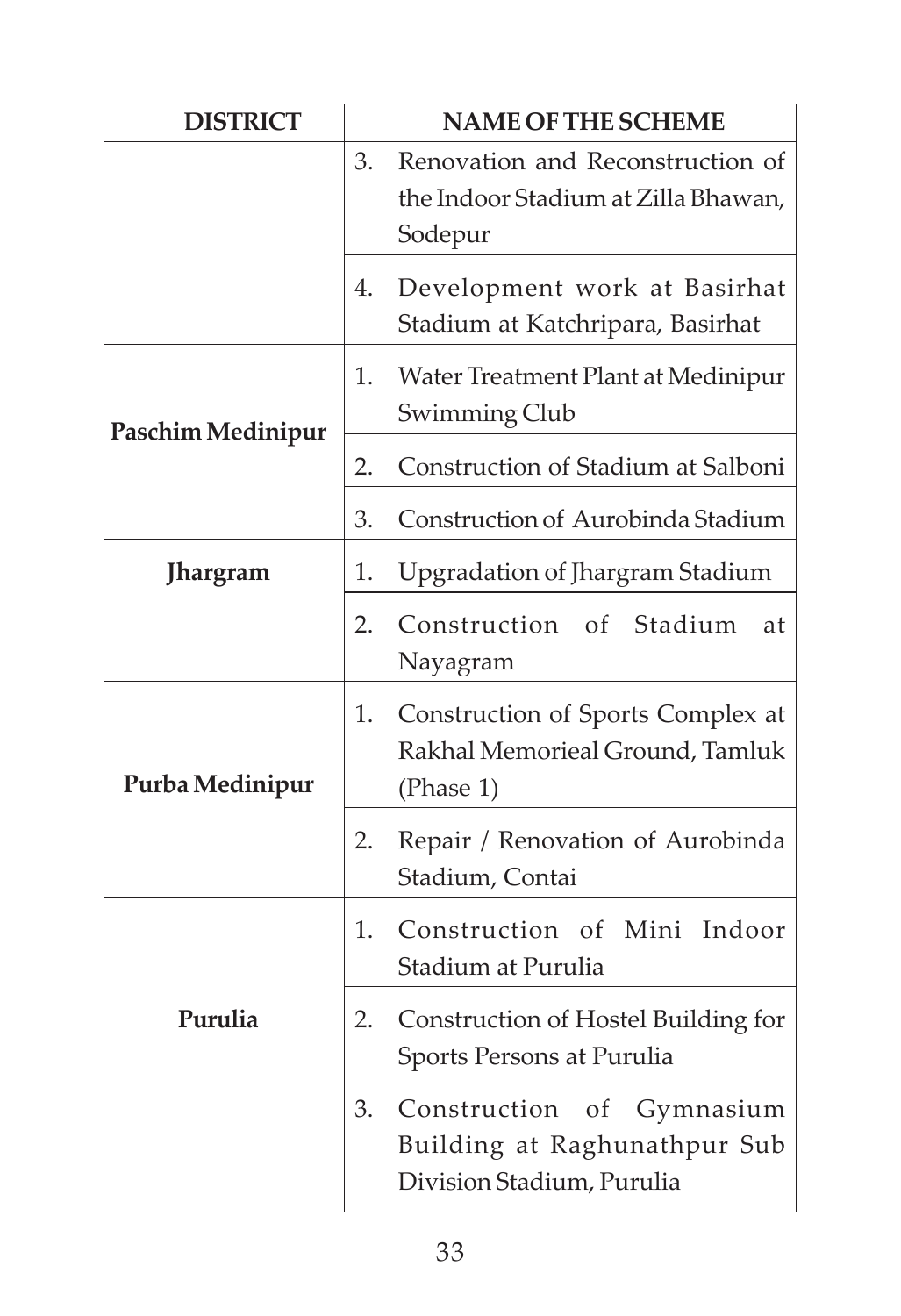| <b>DISTRICT</b>          | <b>NAME OF THE SCHEME</b>                                                                                               |  |
|--------------------------|-------------------------------------------------------------------------------------------------------------------------|--|
|                          | Establishment of Football Academy<br>4.<br>and Football Coaching Centre under<br>Kashipur Assembly Constituency<br>area |  |
|                          | Renovation and providing of<br>5.<br>Badminton court and Gymnasium<br>facilities at Belguma, Raghunathpur<br>& Purulia  |  |
|                          | Construction of Swimming Pool at<br>1.<br>Canning                                                                       |  |
| <b>South 24 Parganas</b> | Construction of Swimming Pool at<br>2.<br>Baruipur Municipal area                                                       |  |
|                          | Construction and Development of<br>3.<br>Diamond Harbour Sports Complex                                                 |  |
|                          | Construction of Open Gallery at<br>4.<br>Kultali Dr. Ambedkar College                                                   |  |
|                          | 5.<br>Expansion, Renovation<br>&<br>Modernisation of Kishore Bhharati<br>Stadium, Jadavpur, Kolkata                     |  |
| Uttar Dinajpur           | Construction of Stadium at Islampur                                                                                     |  |
|                          | 1. Complete face lifting of Netaji Indoor<br>Stadium                                                                    |  |
| Kolkata                  | Complete face lifting of Kshudiram<br>2.<br>Anushilon Kendra                                                            |  |
|                          | Renovation/Upgradation<br>3.<br>οf<br>Rabindra Sarobar Stadium (Phase -<br>$I &cupinfty$ II)                            |  |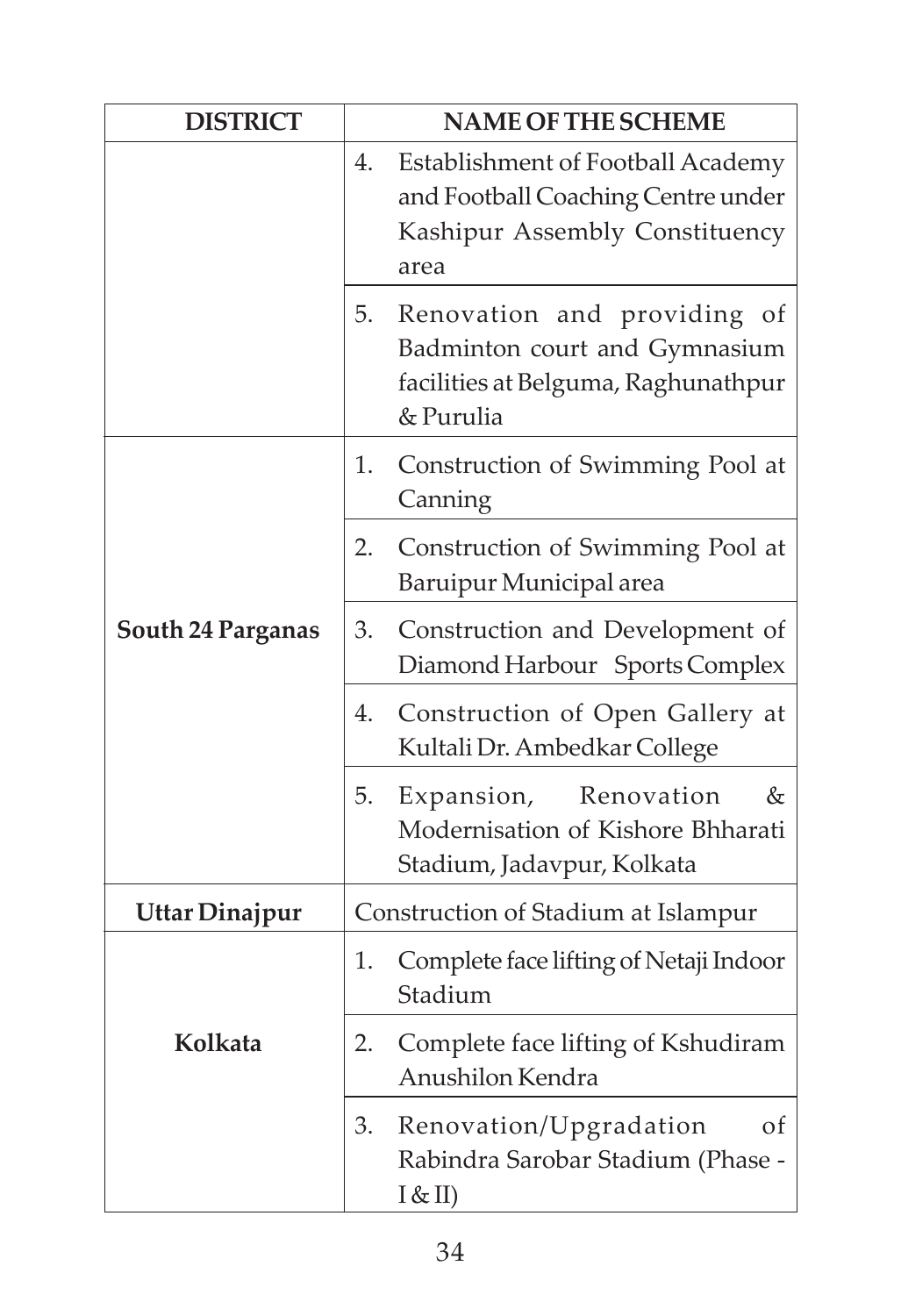| <b>DISTRICT</b> | <b>NAME OF THE SCHEME</b>               |
|-----------------|-----------------------------------------|
|                 | 4. Renovation/Upgradation of Subhas     |
|                 | Sarovar Swimming Pool                   |
|                 | Setting up of Football Stadium at<br>5. |
|                 | Tala Park, Ward No. 5                   |
|                 | Providing Bucket sheet, repair &<br>6.  |
|                 | renovation, providing Flood Lighting    |
|                 | facilities to Mohun Bagan Club          |
|                 | Ground, East Bengal Club Ground &       |
|                 | Mohamedan Sporting Club Ground.         |

## **Honoring the Greatest in the Field of Sports**

**The Hon'ble Chief Minister of West Bengal, Mamata Banerjee**, at a ceremony held at Netaji Indoor Stadium on 24th January, 2018, conferred **Khel Samman Award** to 11 prominent sports persons with a cash prize of Rs. 50,000/- each, **Krira Guru Award** to 1 renowned coach with a cash prize of Rs. 1,00,000/-, **Banglar Gourav Award** to 13 renowned Sports persons of the past various sports disciplines with a cash prize of Rs. 1,00,000/- each and **Life Time Achievement Award** to Smt. Rita Sen and Shri Arun Ghosh with a cash prize of Rs. 5,00,000/- each.

**Bishesh Samman** Award was also conferred to 12 numbers of renowned Sports persons of various sports disciplines along with the 71st Santosh Trophy winnig Bengal Football Team for achieving success in Santosh Trophy, 2017 in the same programme. It may be mentioned here that an amount of Rs.10,00,000 (Rupees Ten Lakh) only was awarded to Jhulan Goswami for her outstanding performance in Women World Cup Criket and Sourabh Kothari, Soumyajit Ghosh, Sayani Das and others were also awarded with cash prizes along with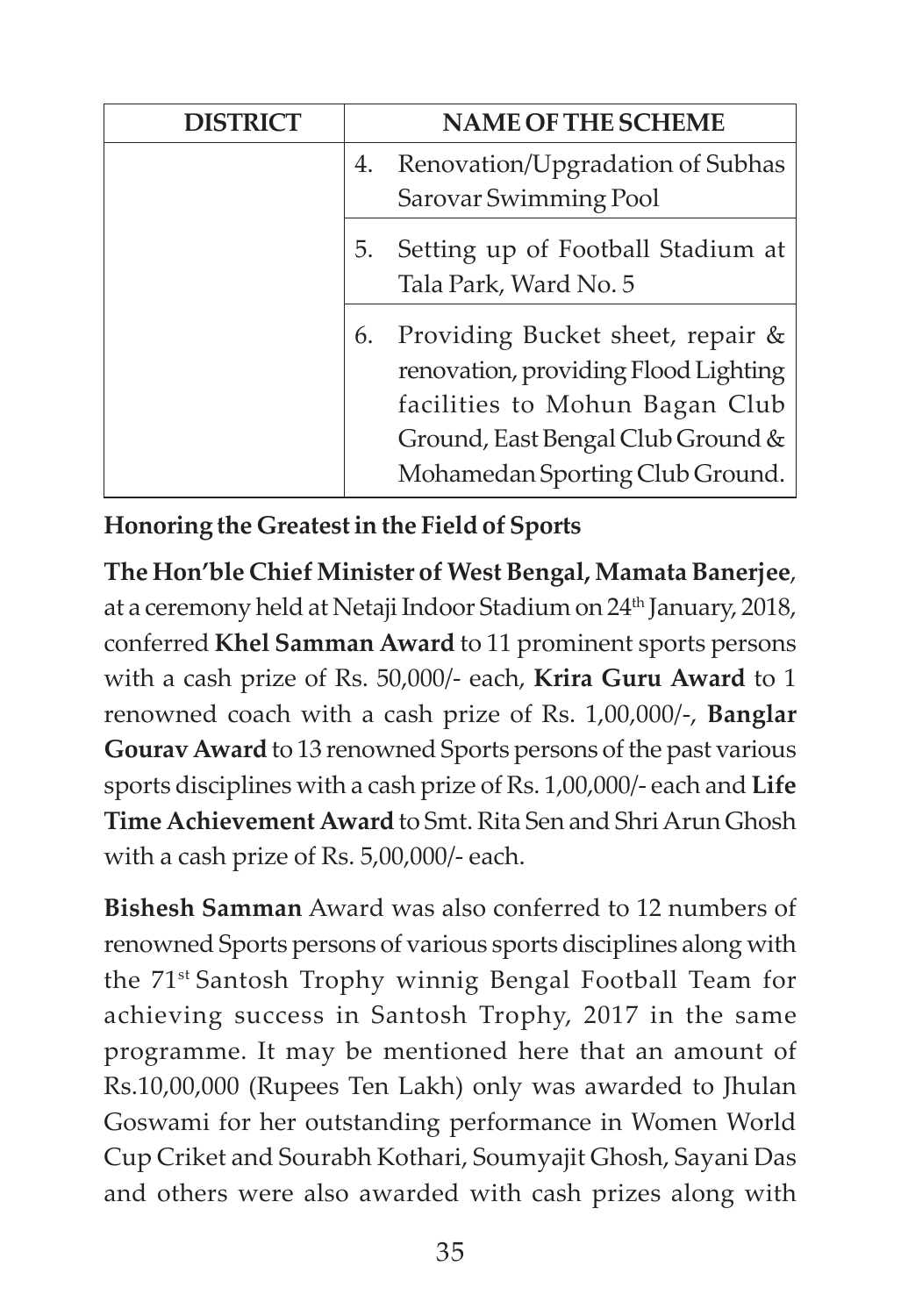**Bishesh Samman** for their outstanding performances in sports events of National or International level.

| Till date, 290 nos. of sports persons along with the 71 <sup>st</sup> Santosh |
|-------------------------------------------------------------------------------|
| Trophy winning Bengal Football Team have been honoured.                       |

| Year                     | $2013 -$       | $2014 -$       | $2015 -$ | $2016 -$       | 2017-          | <b>Total</b> |
|--------------------------|----------------|----------------|----------|----------------|----------------|--------------|
|                          | 14             | 15             | 16       | 17             | 18             |              |
| Khel<br>Samman           | 26             | 19             | 31       | 13             | 11             | 100          |
| <b>Banglar</b><br>Gaurav | 22             | 31             | 46       | 15             | 13             | 127          |
| Krira<br>Guru            | 12             | 6              | 11       | 5              | $\mathbf{1}$   | 35           |
| Lifetime<br>Achievement  | $\overline{2}$ | $\overline{2}$ | 2        | $\overline{2}$ | $\overline{2}$ | 10           |
| <b>Bishes</b><br>Samman  |                |                |          | 6              | 13             | 19           |

## **Financial support for organizing tournaments and other sports events as required for Development of Sports & Games throughout the State**

- Financial grant was given in favour of Superintendent of Police, Darjeeling, Superintendent of Police, Jalpaiguri, Superintendent of Police, Alipurduar, Superintendent of Police, Kalimpong and Commissioner of Police, Siliguri Police Commissionerate for organising Annual Sports Festival of Himal –Tarai-Dooars region for the Year 2017-18.
- Financial grant was sanctioned and released in favour of Superintendent of Police, North 24 Parganas, Superintendent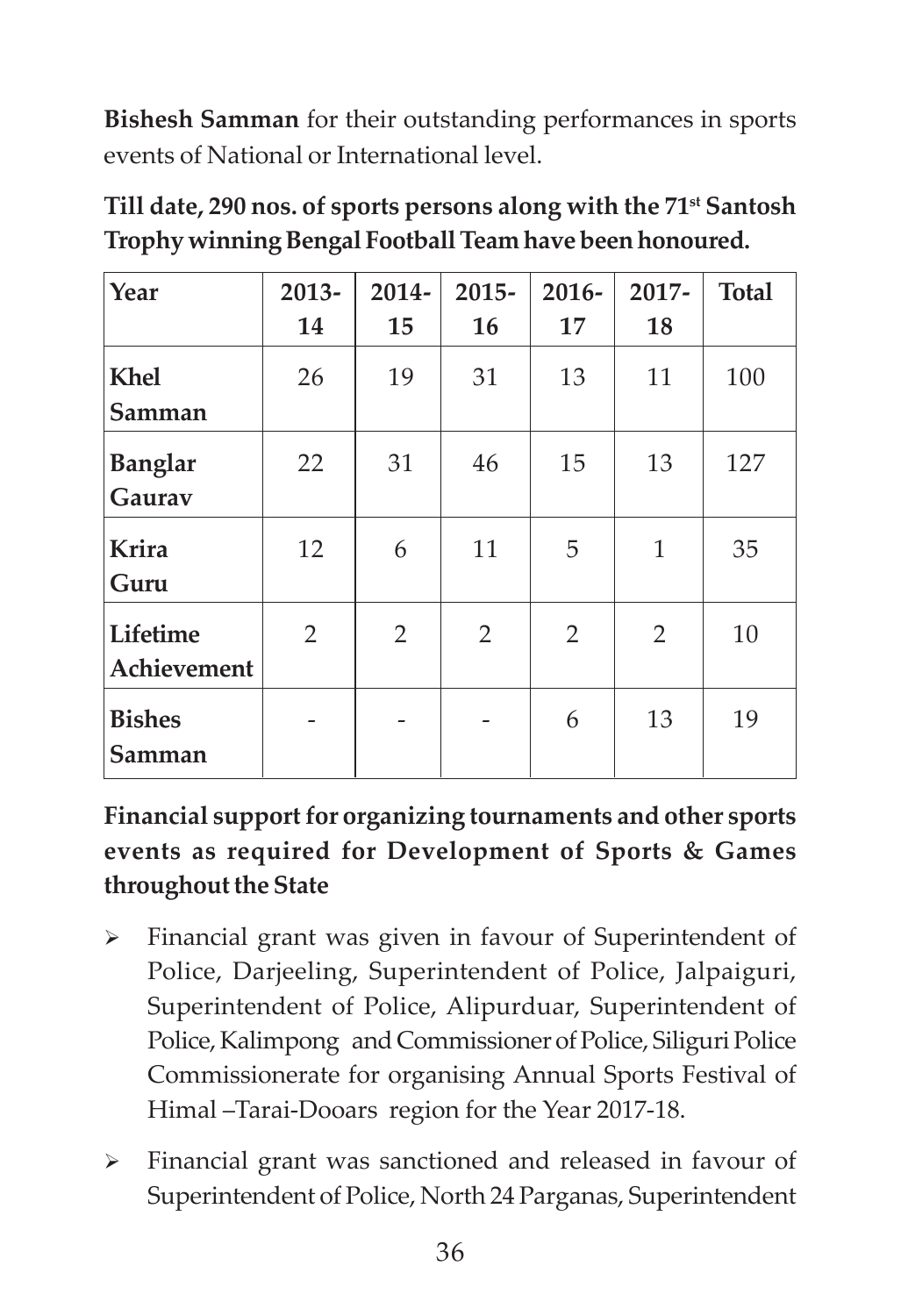of Police, Baruipur Police District & Superintendent of Police, Sunderban Police District for organizing Annual Sports Festival of Sundarban Cup covering Sundarban region of North & South 24 Parganas District for the Year 2017-18.

- About 9012 clubs have been provided @ Rs. 25,000/- (Rupees Twenty Five Thousand) only each and over 87,328 sports persons have participated in the tournaments of Sunderbans, Darjeeling-Dooars-Terai & Jungle Mahal region.
- A grant of Rs. 40,00,000/-(Rupees Forty Lakh) only was sanctioned to Bengal Olympic Association for organizing 6<sup>th</sup> Netaji Subhas State Games, 2018.
- Sayani Das, Monika Soren, Tinku Sarkar & Avijit Debnath were provided with financial assistance for participating in various tournaments.

# **Periodic Evaluation of Projects by the officials of the Department of Youth Services & Sports**

For effective implementation of various projects initiated by the Department, periodic monitoring evaluation is required. For this purpose district-wise responsibility has been entrusted to the officers of the Department of Youth Services & Sports. They will also monitor for consolidating the initiatives adopted in the earlier years by the Department of Youth Services & Sports effectively.

### **West Bengal State Council of Sports**

The West Bengal State Council of Sports acts as the main executing and advisory body of the Department of Sports in taking forward its mandate of all round development and promotion of Sports activities in the State. The Council conducts a number of non-residential and residential coaching camps in Kolkata and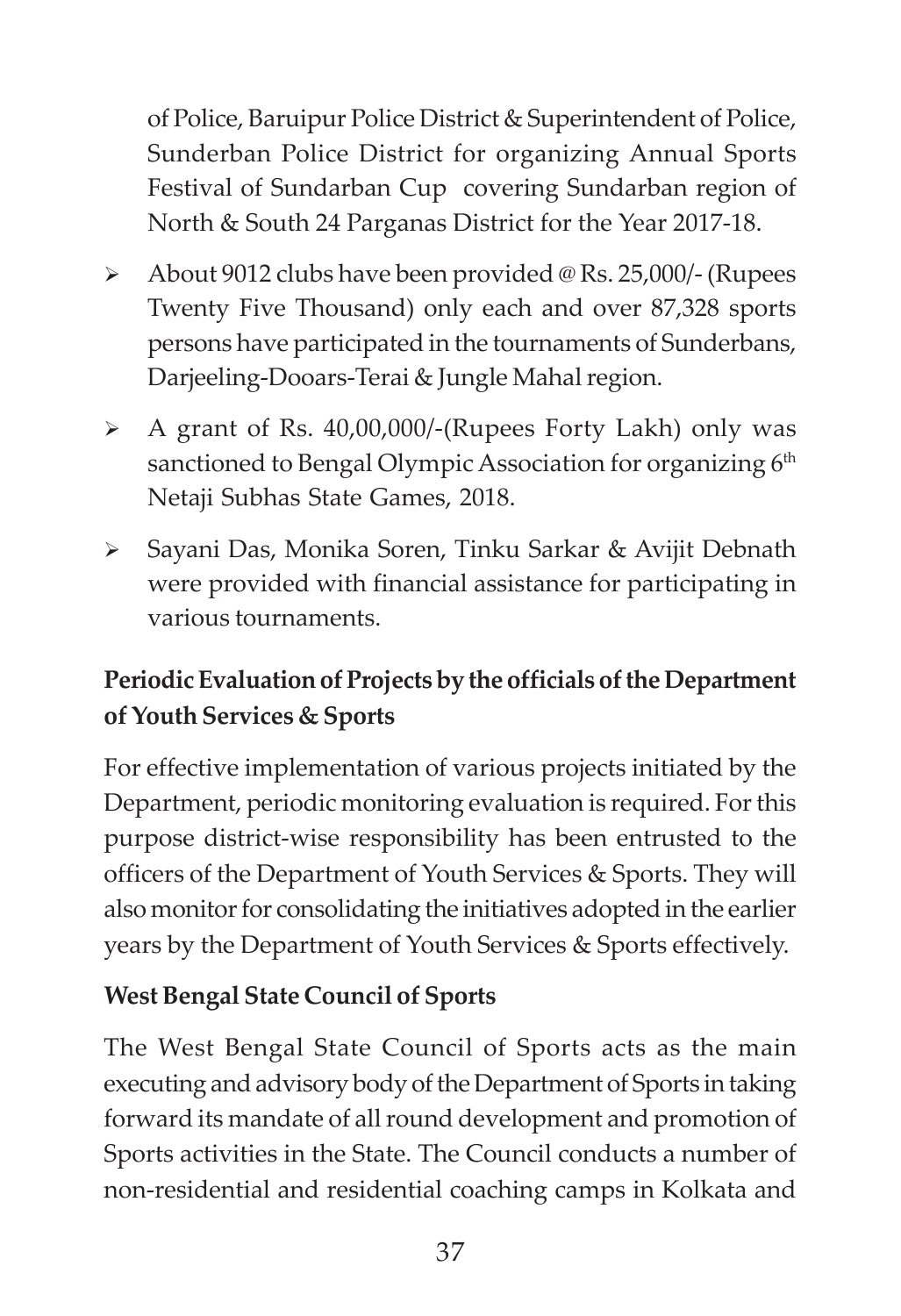across the State. It also provides financial assistance to different sports associations and sports persons. It also arrange participation of boys and girls of West Bengal in different sports competitions.

## **Financial Assistance to Coaching/Training Camps:**

The role of different Coaching Camps can not be denied in preparing young sports persons fit for participating in sports events of national or international level as these coaching camps provide trainings following the rules and guidelines of respective sports disciplines. This is why, these coaching camps can be assumed as the main supply line of the State Government in terms of getting sports persons of high standard. So, it has been decided that each Coaching/Training Camps will be given an amount of Rs. 1,50,000 (Rupees One Lakh Fifty Thousand) only so that they can provide quality training subject to fulfilling the following conditions:

- (i) The Coaching Camps must have a licensed coach/former renowned player .
- (ii) The Coaching Camps must have at least 50 trainees under its fold.
- (iii) The Coaching Camps must have the minimum proper infrastructure for the purpose of providing training.
- (iv) The Coaching Camps must function round the year.
- (v) The Coaching Camps must have registration.

## **Pension to Needy and Eminent Sports Persons of Yester Years**

The Department provides monthly pension @ Rs.3,000/- (Rupees Three Thousand) only per month to needy and eminent sports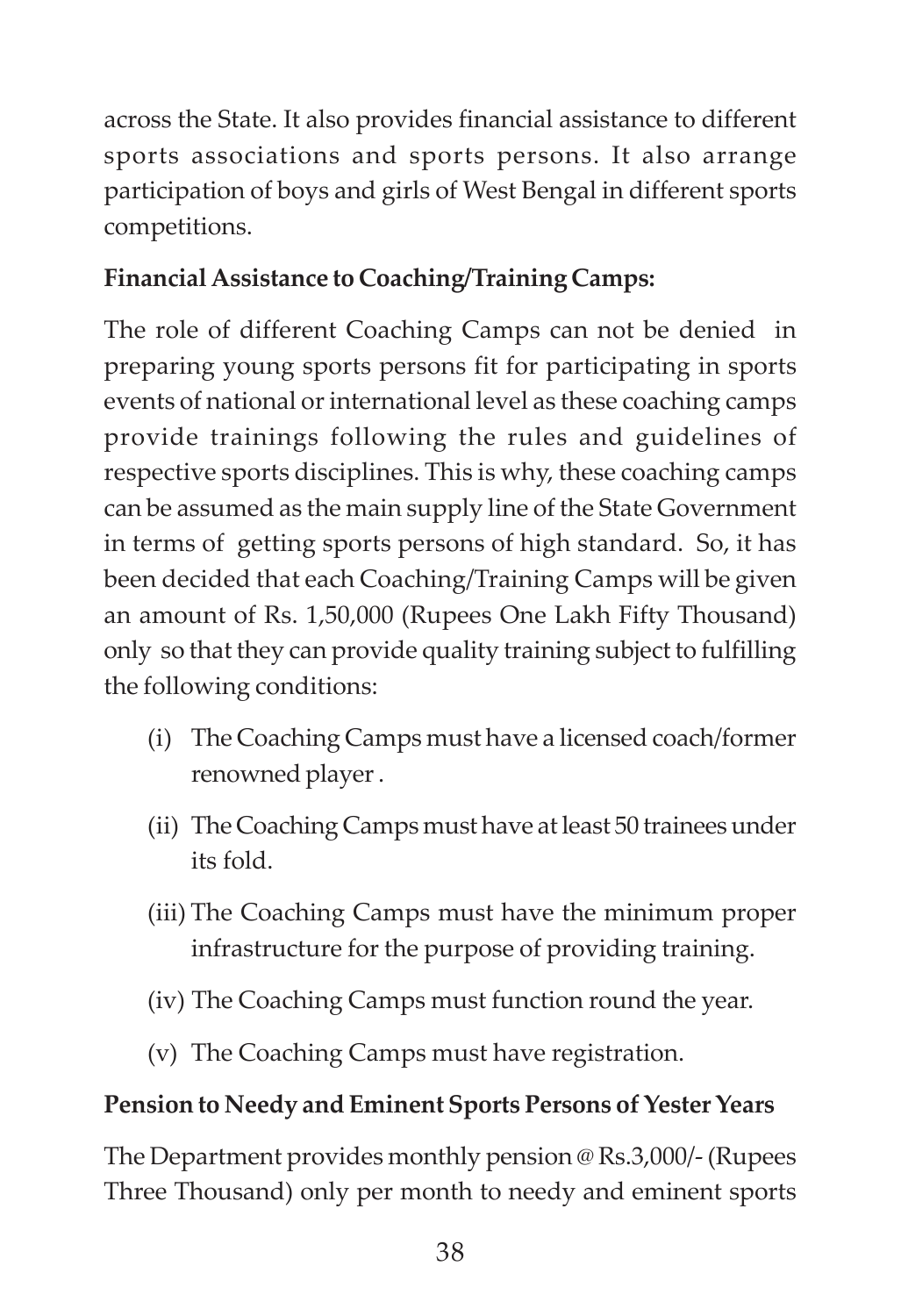persons of yester years. Presently, 13 (Thirteen) nos. of such needy and eminent sports persons are getting this pension. It is proposed that this amount of pension may be increased from Rs.3,000 (Rupees Three Thousand) only per month to Rs.5,000 (Rupees Five Thousand) only per month from the present financial year.

## **Whatsapp No. of the Department of Youth Services & Sports :**

People may send their suggestions and photographs about each & every projects of this Department to the dedicated **Whatsapp Number 9874441881.** Officers of the Department will take action in this regard.

The active co-operation of the Hon'ble Members is very much important to translate the programmes of my Department into reality, which I proposed for implementation during the financial year 2018-2019.

Now, I would like to place before the Hon'ble Members a table of statement in connection with the budgetary expenditure incurred by the Department of Youth Services & Sports during the last 12 (Twelve) years for their kind information. The statement of account depicted in this table is related to the period from 2006- 2007 to 2017-2018 financial years.

| <b>Financial Year</b> | <b>Youth Wing</b> | <b>Sports Wing</b><br>Expenditure (in crore) Expenditure (in crore) |
|-----------------------|-------------------|---------------------------------------------------------------------|
| 2006-2007             | 8.01              | 11.42                                                               |
| 2007-2008             | 8.27              | 18.77                                                               |
| 2008-2009             | 9.01              | 29.93                                                               |
| 2009-2010             | 8.86              | 25.97                                                               |